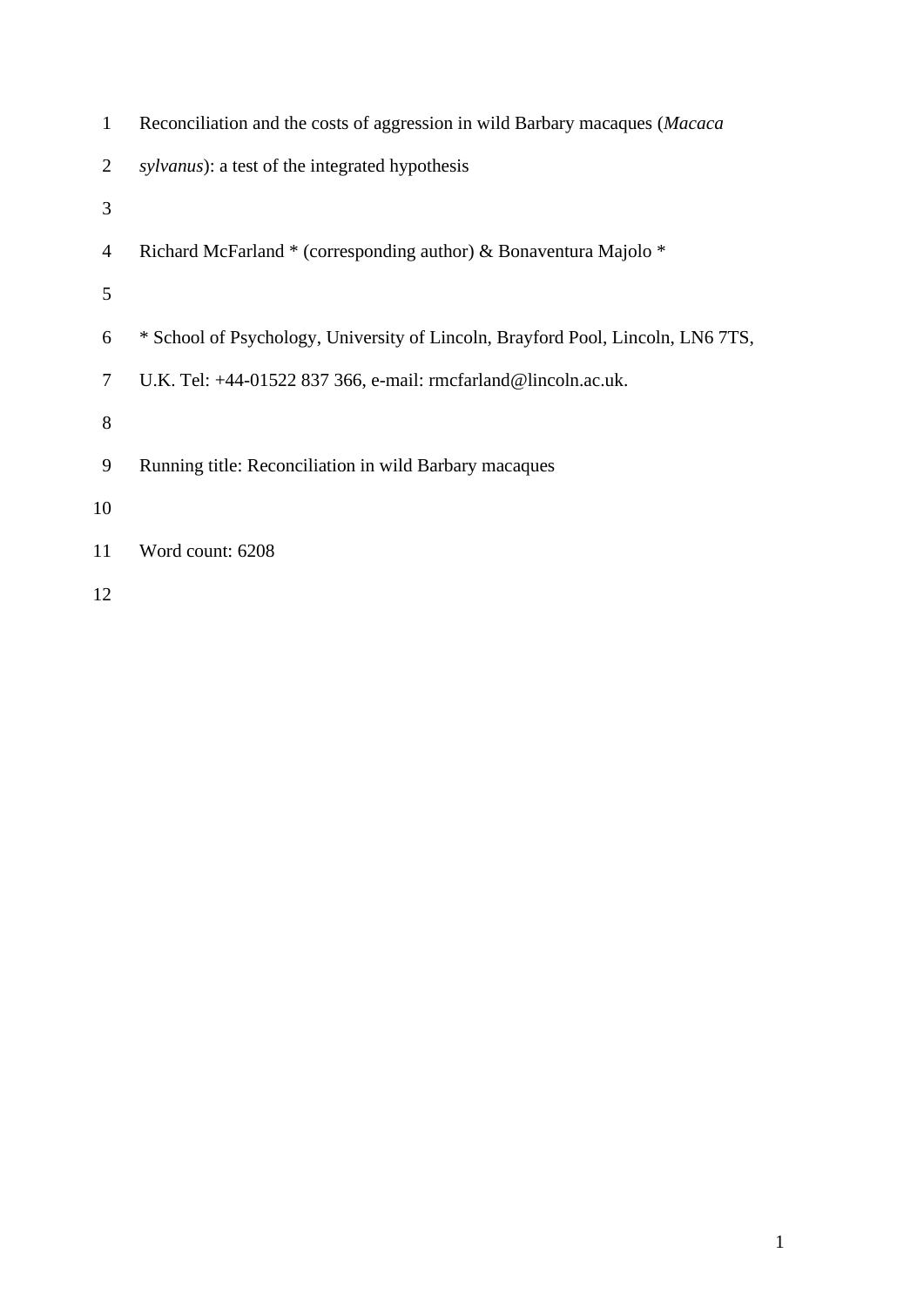## **Abstract**

 The 'integrated hypothesis' predicts that reconciliation (the post-conflict friendly interaction between former opponents observed in various group-living species) functions to reduce anxiety and the risk of aggression from the former opponent or a bystander in the aftermath of a conflict. It also predicts that relationship quality between opponents affects the occurrence of reconciliation and modulates the anxious response of the opponents after a conflict. Due to the asymmetric nature of aggressive interactions, the cost of aggression is likely to differ between the victim and the aggressor. The aim of this study was to test the predictions of the 'integrated hypothesis' independently for the victim and the aggressor of a conflict. We collected data on two wild groups of Barbary macaques. This study represents, to our knowledge, the first systematic test of the integrated hypothesis on wild, non- provisioned animals. Victims of aggression were at a greater risk of receiving aggression from the former opponent or a bystander after a conflict and showed elevated anxiety. We found no such costs for the aggressor. Reconciliation reduced anxiety in the victim but did not reduce their risk of receiving aggression. Finally, relationship quality affected the occurrence of reconciliation but did not modulate post-conflict anxiety. The results of our study show that the costs of aggression are asymmetrically distributed between the victim and the aggressor. Such differences are likely to lead to different social tactics used by the victim and the aggressor in the aftermath of a conflict.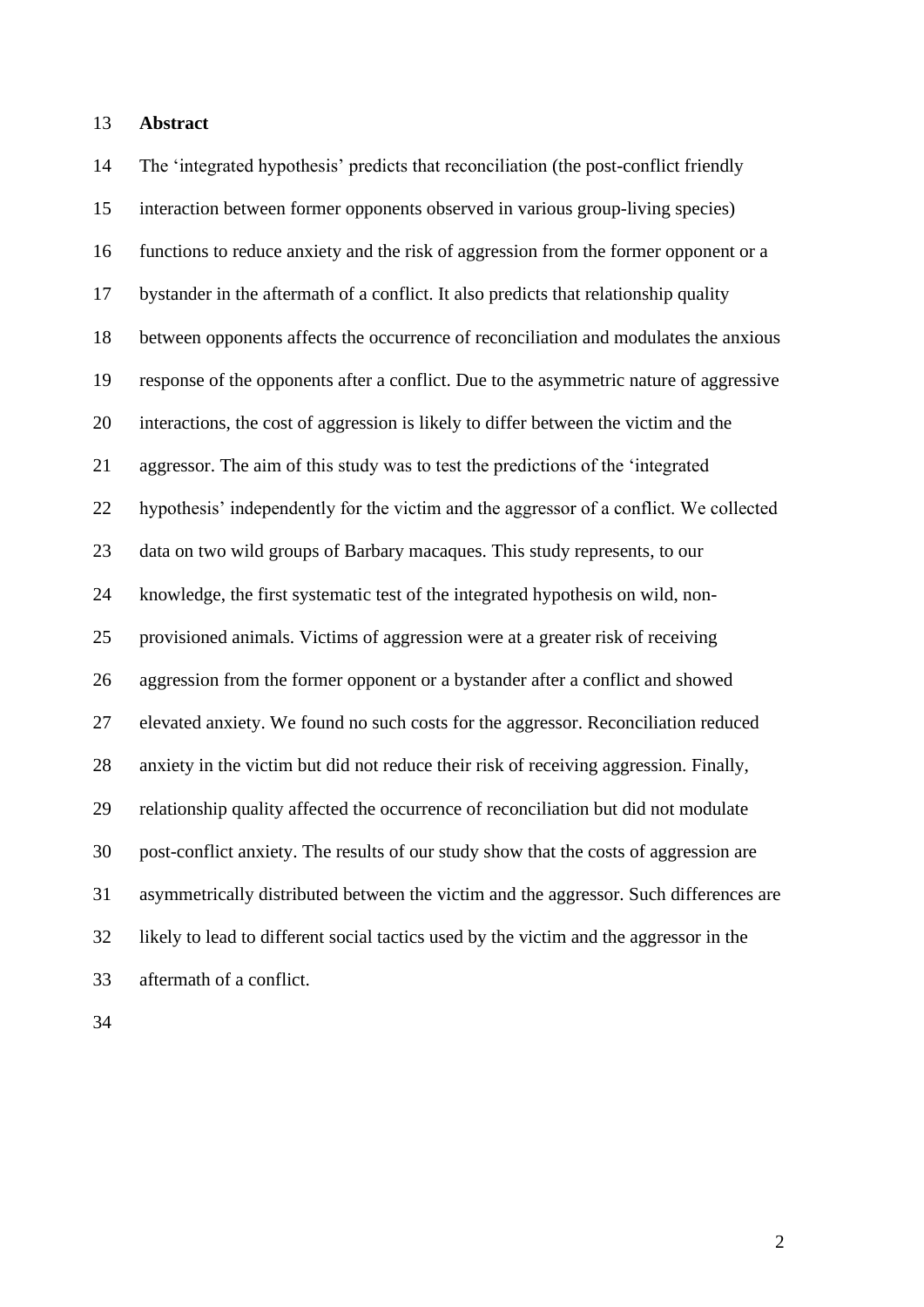### **Introduction**

 In group-living animals, aggression amongst group members is sometimes unavoidable and often occurs as a result of competition over valuable resources such as food, social or mating partners (van Schaik 1989). In addition to the risk of physical injury, aggressive interactions often lead to an increase in the anxiety of the opponents in the first few minutes after a conflict (Aureli & van Schaik 1991a). Reconciliation (the friendly interaction exchanged between former opponents in the first few minutes after their conflict; de Waal & Yoshihara 1983) is a post-conflict mechanism that functions to control for the risk that aggression between group members has on renewed aggression, anxiety and social relationships. Reconciliation has been observed in a range of group-living species (Schino 2000; Aureli et al. 2002).

 Studies on post-conflict behaviour and reconciliation have evidenced some consistent findings across species. The 'valuable-relationship hypothesis' (Kappeler & van Schaik 1992; de Waal & Aureli 1997) views reconciliation as a key mechanism to restore and maintain friendly relationships with group members that are beneficial for individual fitness (Silk et al. 2003). Supporting this hypothesis, reconciliation is more often observed between individuals that share high quality relationships (i.e. social partners that exchange high rates of affiliative behaviour, e.g. Koski et al. 2007; Majolo et al. 2009) because a non-reconciled conflict would have more dramatic consequences for them than for individuals that share a low quality relationship (i.e. social partners that exchange low rates of affiliative behaviour: de Waal 1986; Cords & Aureli 2000; Koyama 2001). Moreover, the 'uncertainty-reduction hypothesis' (Aureli & van Schaik 1991a) predicts that the primary function of reconciliation is to reduce the anxious response that former opponents experience in the aftermath of a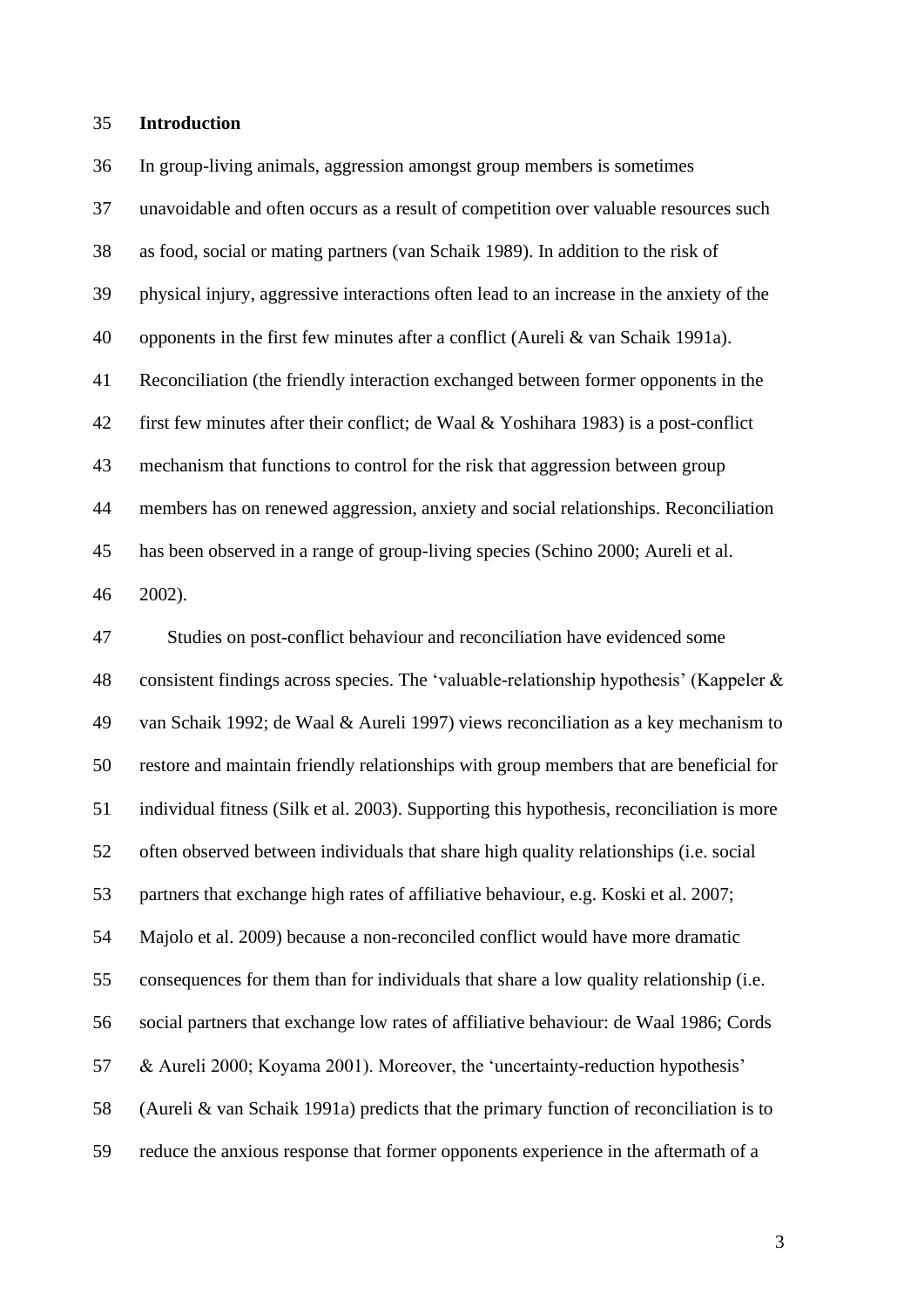| 60 | conflict, due to the risk of renewed aggression. Indeed, empirical data show that       |
|----|-----------------------------------------------------------------------------------------|
| 61 | former opponents are more at risk of receiving aggression from one another or from a    |
| 62 | bystander, and have an increased level of anxiety in the first few minutes after a      |
| 63 | conflict than in a control condition (Aureli & van Schaik 1991a; Aureli 1997;           |
| 64 | Kutsukake & Castles 2001). The 'integrated hypothesis' (Aureli 1997) combines the       |
| 65 | 'valuable-relationship' and the 'uncertainty-reduction' hypotheses, predicting that the |
| 66 | occurrence of reconciliation should reduce the risk of receiving renewed aggression     |
| 67 | from the former opponent, and decrease their post-conflict anxiety in comparison to     |
| 68 | non-reconciled conflicts. Moreover, it predicts that the increase in post-conflict      |
| 69 | anxiety should be higher the higher the quality of the relationship between the         |
| 70 | opponents is, as the more costly the effect of the conflict is on their relationship.   |
| 71 | Only a small number of studies have tested the 'integrated hypothesis' (Kutsukake       |
| 72 | & Castles 2001; Koski et al. 2007), despite it providing a clear framework predicting   |
| 73 | post-conflict behaviour (Aureli et al. 2002). Moreover, the 'integrated hypothesis'     |
| 74 | does not make distinct predictions for the post-conflict behaviour of the victim and    |
| 75 | aggressor (Aureli 1997). However, aggression is often an asymmetric event where the     |
| 76 | costs and benefits may differ for the opponents, eliciting different behavioural        |
| 77 | responses. For example, although post-conflict anxiety has been observed in both the    |
| 78 | victim and aggressor (Castles & Whiten 1998; Das et al. 1998), victims have been        |
| 79 | observed to show higher rates of anxiety than aggressors in various studies (Cooper et  |
| 80 | al. 2007; Koski et al. 2007; Schino et al. 2007). Also, in the few studies that have    |
| 81 | analysed post-conflict behaviour according to the role of the opponents, it was found   |
| 82 | that the aggressor did not have an elevated risk of receiving aggression in the post-   |
| 83 | conflict period (Castles & Whiten 1998; Das et al. 1998). These findings suggest that   |
| 84 | differences in the post-conflict aggression received by opponents should be controlled  |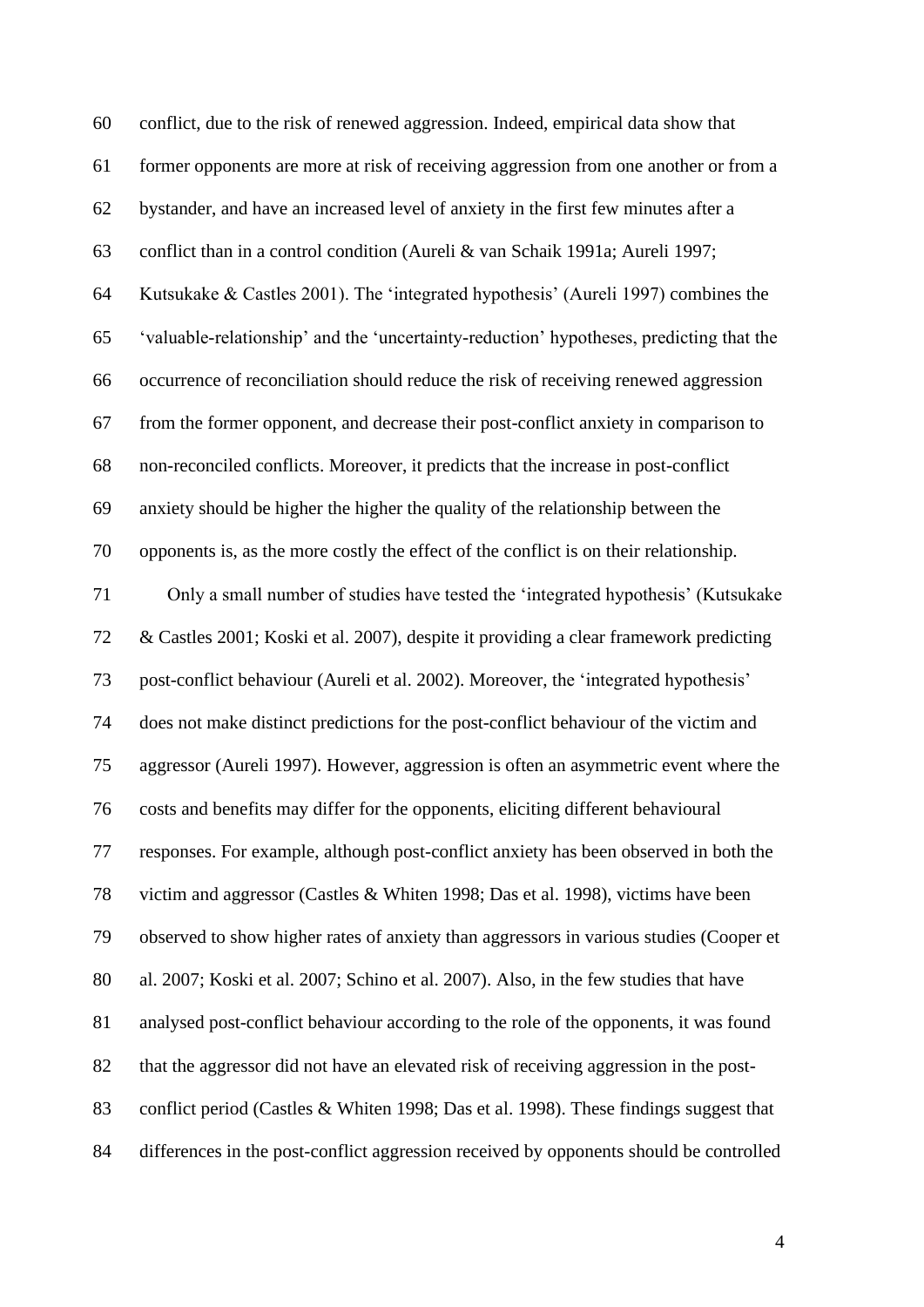for when evaluating the emotional response of opponents to damaged social

relationships. Moreover, these findings highlight the importance of analysing post-

conflict behaviour independently for the victim and aggressor.

 The aims of this study were to test the predictions of the 'integrated hypothesis' in two wild groups of Barbary macaques (*Macaca sylvanus*) and to analyse the cost of aggression, in terms of risk of renewed aggression and increased anxiety, independently for the aggressor and the victim of aggression. In particular, we predicted that: 1) Victims would be more at risk of receiving aggression from the former opponent or a bystander, and would show an increase in anxiety after a conflict. In addition, we predicted no such costs for the aggressor due to the expected asymmetry in the cost of aggression for the victim and the aggressor; 2) Reconciliation would function to reduce the risk of receiving aggression, from the former opponent or a bystander, and to reduce post-conflict anxiety in the victim but not in the aggressor, as we predicted no post-conflict increase of aggression and anxiety for the aggressor (see prediction 1); 3) Reconciliation would be more likely to be observed after conflicts between opponents sharing higher quality relationships. Moreover, the anxious response due to the lack of reconciliation would be higher for opponents sharing a high quality relationship. This is the first study to analyse post-conflict behaviour in wild Barbary macaques. Moreover, to our knowledge it is the first comprehensive test of the 'integrated hypothesis' on a wild, non-provisioned species. 

**Methods**

a) Study subjects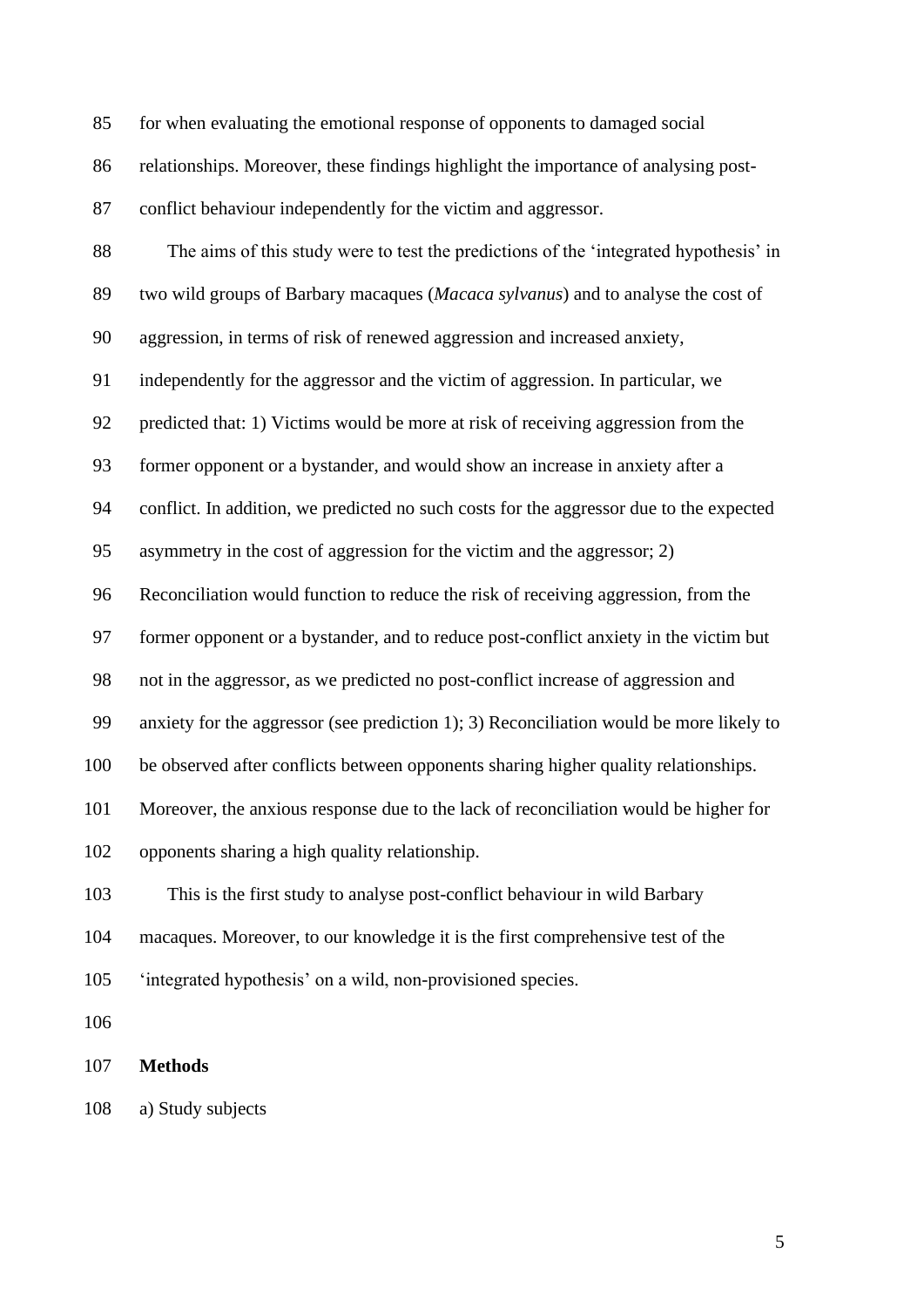Subjects of this study were 48 adult or sub-adult monkeys (30 males and 18 females) living in two groups of wild Barbary macaques. These two groups (named 'Flat-face' and 'Large' group) inhabited the deciduous cedar and oak forest near the city of Azrou (33° 24'N – 005° 12'W), in the Middle-Atlas Mountains of Morocco, at an altitude between 1600 and 2000 metres a.s.l. Both groups relied on a completely natural diet. At the beginning of the study, the 'Flat-face' group consisted of 29 individuals (10 adult males, 1 sub-adult male, 8 adult females, 5 juveniles and 5 infants) while the 'Large' group consisted of 39 individuals (16 adult males, 3 sub- adult males, 10 adult females, 7 juveniles and 3 infants). 

b) Data collection

RM was responsible for the data collection with the help of four research assistants.

Data were collected daily between 06.00 and 19.00 hours from June 2008 to

September 2009. Data were only collected when inter-observer reliability was above

95%. Observers conducted parallel observations on a randomly selected focal animal

 every month. Data were then compared to ensure inter-observer agreement in the data collected.

 We used the post-conflict - matched-control (PC-MC) method to analyse the post- conflict behaviour of our study animals, following a well established methodology (de Waal & Yoshihara 1983; Aureli 1997). Anytime we observed aggression (i.e. threat, lunge, charge, chase, slap, grab or bite) exchanged between two or more monkeys, we collected data on the identity of the animals involved and on their role (i.e. aggressor or victim, the aggressor being defined as the initiator of the first aggressive display and the victim as the recipient of this aggression). We also collected data on the intensity of the conflict, on its result (decided or undecided, where a conflict was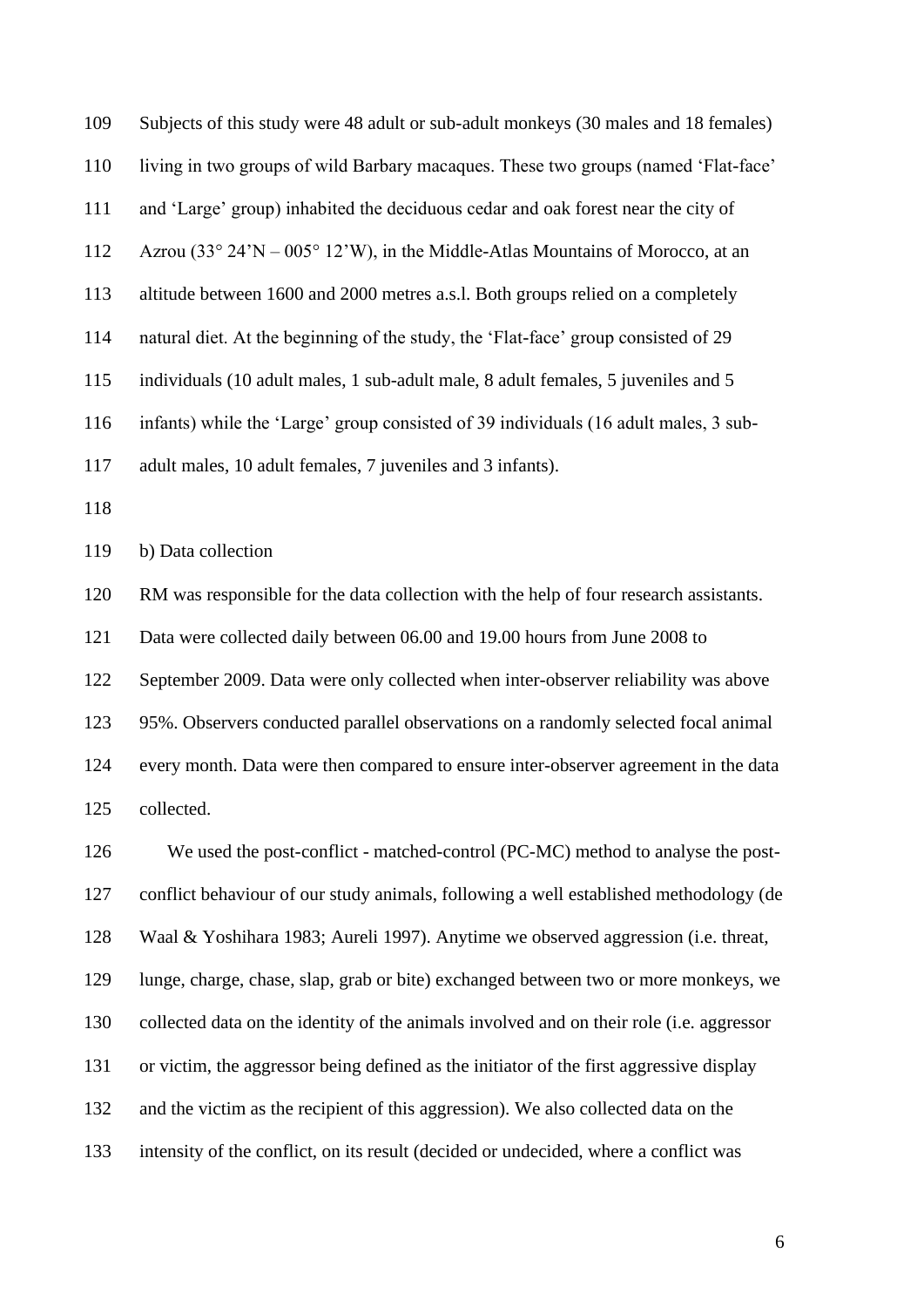defined as 'decided' if one of the opponents displayed submission (i.e. give ground, make-room, flee), and on whether more than two opponents were involved in the conflict. As soon as the conflict was over, we collected focal data on the victim or the aggressor of the conflict for five minutes. We postponed a PC focal session if aggression between the former opponents recommenced within 30 seconds since the initial conflict was considered to then still be in progress (Aureli 1997; Kutsukake & Castles 2001). During PC focal sessions we recorded the timing and occurrence of any aggressive (i.e. threat, lunge, charge, chase, slap, grab or bite) or friendly interaction between our focal animal and any other group member. We considered successful ≤1.5 metres approaches (i.e. approaches that were not followed by aggression or displacement for the first 30 seconds after the approach), allo-grooming, body-contact and teeth-chattering as forms of friendly affiliation (Hesler & Fischer 2008). We recorded the occurrence of self-scratching and used this behaviour as a measure of the anxiety of our focal animal. There is comprehensive pharmaceutical, physiological and behavioural evidence that self-scratching is a reliable measure of anxiety in primates (Maestripieri et al. 1992; Schino et al. 1996). We recorded ambient temperature and relative humidity (using a 3500 Kestrel Pocket Weather Station) because these two climatic variables may affect the rate of self-scratching in macaques (Ventura et al. 2005).

 On the next possible day, we collected five minute MC focal sessions on the same focal monkey targeted in the matched PC session. In the MC sessions we collected the same data and followed the same procedure and sampling method described for the PC sessions above. Moreover, a MC session was only started when the distance between the focal animal and the former opponent was matching the distance between the same two monkeys at the beginning of the PC session. Two MCs were collected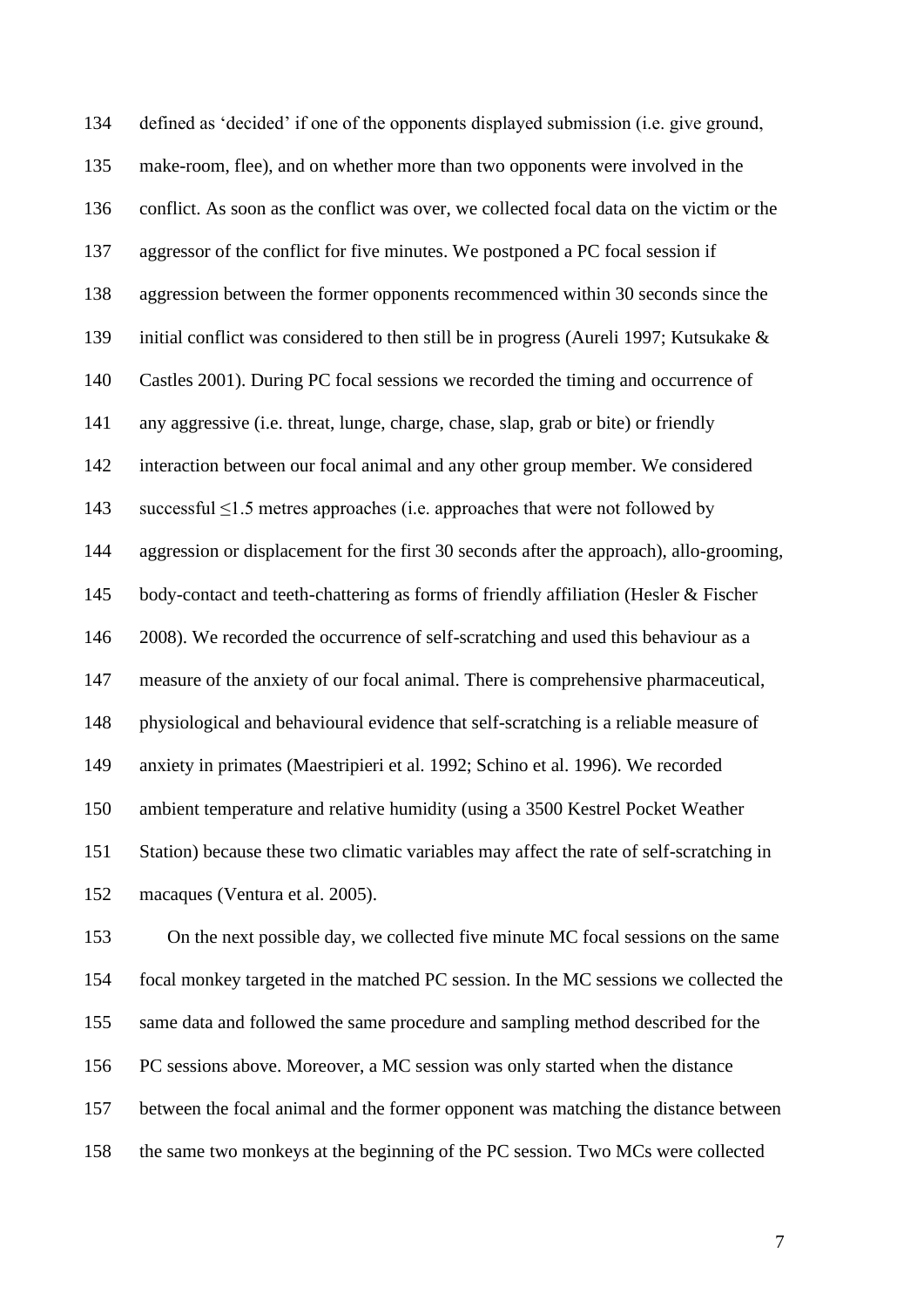| 159 | for each PC. The first MC session (MC1) gave us a reliable measure of baseline                     |
|-----|----------------------------------------------------------------------------------------------------|
| 160 | latency to friendly interaction and of aggression for each dyad (Veenema et al. 1994).             |
| 161 | However, they could give us biased data with respect to baseline self-scratching. For              |
| 162 | example, if the focal animal was involved in a grooming session or in a conflict                   |
| 163 | during a MC such social interactions could, respectively, decrease or increase the                 |
| 164 | occurrence of self-scratching (Maestripieri et al. 1992). Therefore, we collected a                |
| 165 | second MC focal session (MC2) for each PC to effectively analyse whether PC self-                  |
| 166 | scratching differed from baseline self-scratching. To obtain a reliable baseline                   |
| 167 | measure of self-scratching, we started these MCs only if the focal animal was not                  |
| 168 | involved in a grooming or aggressive interaction with another monkey in the five                   |
| 169 | minutes prior to a planned MC, or during the MC. There was no significant difference               |
| 170 | in average daily temperature and humidity recorded between PC and MC sessions                      |
| 171 | (paired-sample t-tests, PC-MC1 temperature: $t_{(129)} = 0.12$ , $p = 0.91$ , PC-MC2               |
| 172 | temperature: $t_{(129)} = 0.23$ , p = 0.82, PC-MC1 humidity: $t_{(129)} = 0.68$ , p = 0.50, PC-MC2 |
| 173 | humidity: $t_{(129)} = 0.90$ , $p = 0.37$ ). The two MC sessions did not differ for any of the     |
| 174 | other criteria or sampling method described above. To control for the temporal and                 |
| 175 | seasonal variation in the expression of grooming, aggression and self-scratching                   |
| 176 | across the year, the two MC sessions were collected within two weeks of the matched                |
| 177 | PCs (mean days $\pm$ SE = 4.63 $\pm$ 0.78). If it was not possible to collect the two MCs          |
| 178 | following these criteria within two weeks from the relevant PC, the PC session was                 |
| 179 | discarded.                                                                                         |
| 180 | We used scan sampling and focal sampling to collect data on the baseline level of                  |
| 181 | affiliation for each dyad. Scan samples were collected every hour on the activity of               |
|     |                                                                                                    |

182 the study animals (i.e. resting, feeding, allo-grooming, body contact), their  $\leq 1.5$  metre

proximity to other study subjects, and on the identity of their social partners.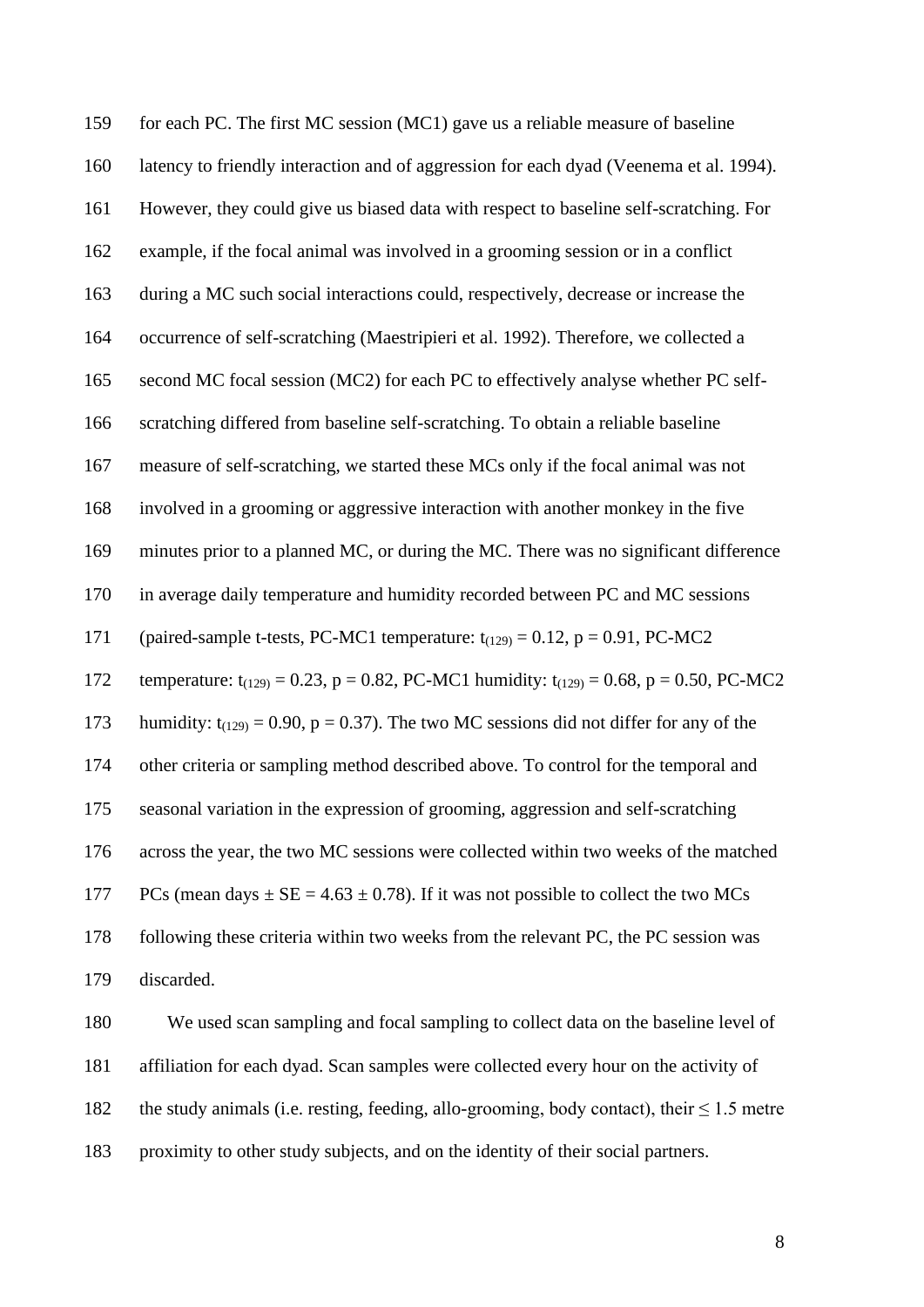| 184 | Moreover, we collected 20 minute focal sessions on our study animals to calculate the      |
|-----|--------------------------------------------------------------------------------------------|
| 185 | proportion of successful $\leq$ 1.5 metres approaches (see above for definition) exchanged |
| 186 | within each dyad. For each study monkey the order of focal observations was evenly         |
| 187 | distributed across the study period and time of day. A monkey was never sampled            |
| 188 | more than once in a single day.                                                            |
| 189 |                                                                                            |
| 190 | c) Data analysis                                                                           |
| 191 | Analyses were based on 414 PC-MC pairs (Table 1). All but one adult male of the            |
| 192 | 'Large' group, and all of the study monkeys from the 'Flat-face' group were                |
| 193 | represented in at least one PC-MC observation (mean PC-MC pairs per monkey $\pm$ SE        |
| 194 | $= 17.6 \pm 2.2$ ). Moreover, we also collected 792 scan samples and 1,101.9 hours of      |
| 195 | focal observations (mean hours/monkey $\pm$ SE = 18.71 $\pm$ 2.10).                        |
| 196 | A conflict was considered to be reconciled if the opponents exchanged a                    |
| 197 | friendly behaviour (i.e. body-contact, teeth-chattering or grooming) within the five       |
| 198 | minutes PC observation (Cords 1993; Call 1999; Aureli et al. 2002). In addition, we        |
| 199 | considered close-proximity approaches as a PC friendly behaviour as there is evidence      |
| 200 | that close proximity functions to reconcile in the Barbary macaque (McFarland $\&$         |
| 201 | Majolo, in preparation; Patzelt et al. 2009). The occurrence of reconciliation was         |
| 202 | demonstrated using the 'PC-MC method' (de Waal & Yoshihara 1983) which                     |
| 203 | compared the timing of the first friendly behaviour exchanged between opponents in         |
| 204 | PC and MC sessions. When friendly behaviour occurs earlier in the PC than the MC,          |
| 205 | the PC-MC pair is considered 'attracted'. When the interaction takes place earlier in      |
| 206 | the MC, the PC-MC pair is considered 'dispersed'. If they occur at the same time the       |
| 207 | PC-MC pair is considered 'neutral'. The proportion of 'attracted' and 'dispersed'          |
| 208 | pairs was compared using a Wilcoxon signed-ranks test.                                     |
|     |                                                                                            |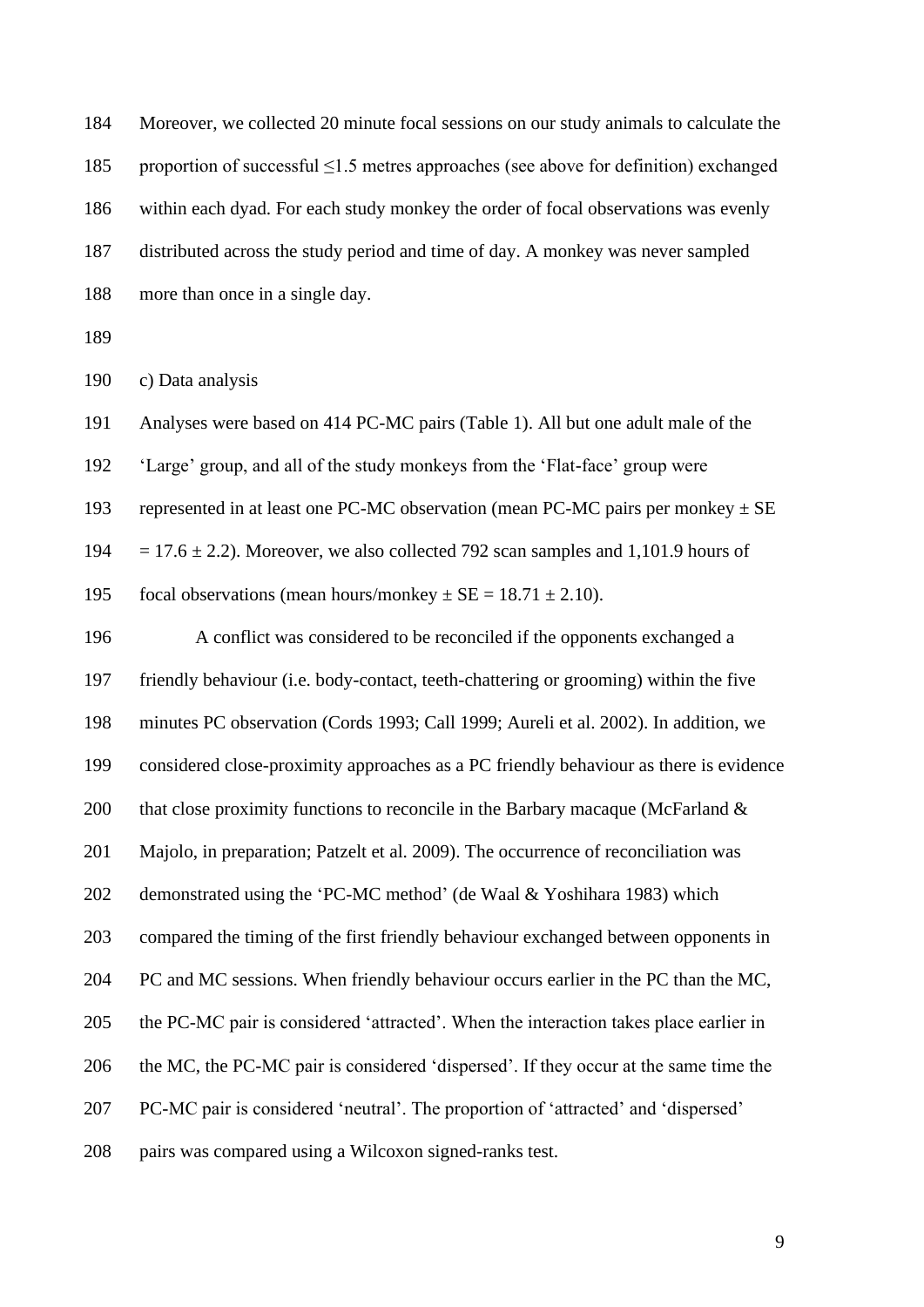We used a composite sociality index (CSI) to measure relationship quality for each dyad following the formula (Silk et al. 2003):



 Three behavioural variables were entered into this index (exchange of friendly behaviour [i.e. grooming or body-contact], proximity, and tolerance) as they represent three key measures of relationship quality in non-human primates (Fraser et al. 2008; Majolo et al. 2010; Silk et al. 2010). To calculate x<sup>i</sup> for each dyad we collapsed together the proportion of hourly scans in which the two members of a dyad were 217 exchanging friendly behaviour or were within  $\leq 1.5$  metre proximity, and the 218 proportion of successful  $\leq$ 1.5 metre approaches exchanged between them collected during the 20 minute focal sessions. The same three variables were used to calculate 220 medians at the group level to obtain m<sub>i</sub>. The higher the CSI value, the stronger the 221 dyad relationship quality. In this study the values of the CSI ranged from 0 to 8.15 222 (mean CSI per dyad  $\pm$  SE = 1.32  $\pm$  0.06). Data were analysed using a series of generalised linear mixed models GLMMs). GLMMs allow analysing the effect of a series of independent variables (i.e. fixed factors) on a continuous or categorical variable (Pinheiro & Bates 2000). Moreover, GLMMs allow analyses to be run using each PC or MC session as a single data point. This is because the inclusion of random factors to the model can control for non-independence of the data points (due, for example, to the fact that the same monkey was represented in multiple PC-MC pairs; Pinheiro & Bates 2000). Therefore, in all the analyses presented below we entered the victim and aggressor ID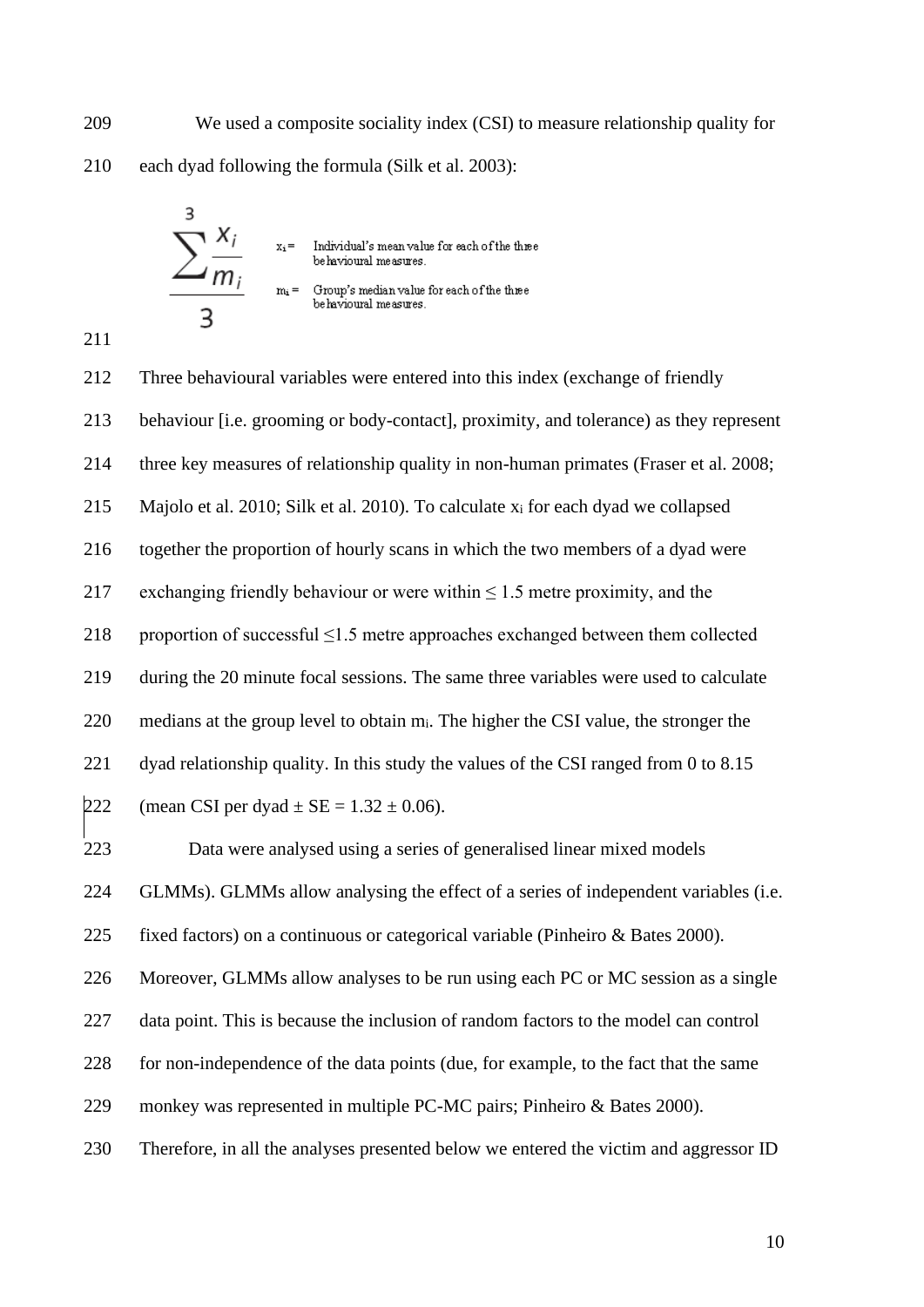as two random factors. To test our predictions we entered, as fixed factors, 'PC-MC session' (i.e. whether each data point was collected in a PC or in a MC session), 'reconciliation' (i.e. whether a conflict was reconciled during the PC or not) or 'relationship quality' (i.e. CSI value). When testing the integrated hypothesis, we calculated the 'PC augment of self-scratching' by subtracting MC2 self-scratching rates from PC self-scratching rates. This figure gave us a measure of the relative increase in PC self-scratching rates while controlling for the individual's baseline level (Majolo et al. 2009a).

When analysing the effects of fixed factors 'reconciliation' and 'relationship

quality', we entered, as 'control' fixed factors, group ID ('Flat-face' or 'Large'

group), age combination of the dyad (adult-adult, subadult-subadult or adult-

subadult), their sex combination (male-male, female-female or male-female), and

their rank distance because these variables can affect the occurrence of reconciliation

and PC anxiety (Majolo et al. 2009b). We also entered 'bystander affiliation' (i.e.

whether or not the focal animal exchanged a friendly interaction with a bystander in

the PC session) as a control fixed factor as it may play a role in mediating the costs of

aggression (de Waal & Aureli 1996). Finally, when analysing the fixed factor 'PC-

MC session', the opponent's sex (male or female) and age (adult or subadult) were

entered as 'control' fixed factors. PC-MC pairs that involved reconciliation or

bystander affiliation were removed from the analyses comparing rates of aggression

251 and anxiety between PCs and MCs.

 Results for the control fixed factors are not shown here for the sake of brevity (see electronic appendices for complete GLMM results). GLMM analyses were performed

using STATA v10.1 Software (StataCorp 2007).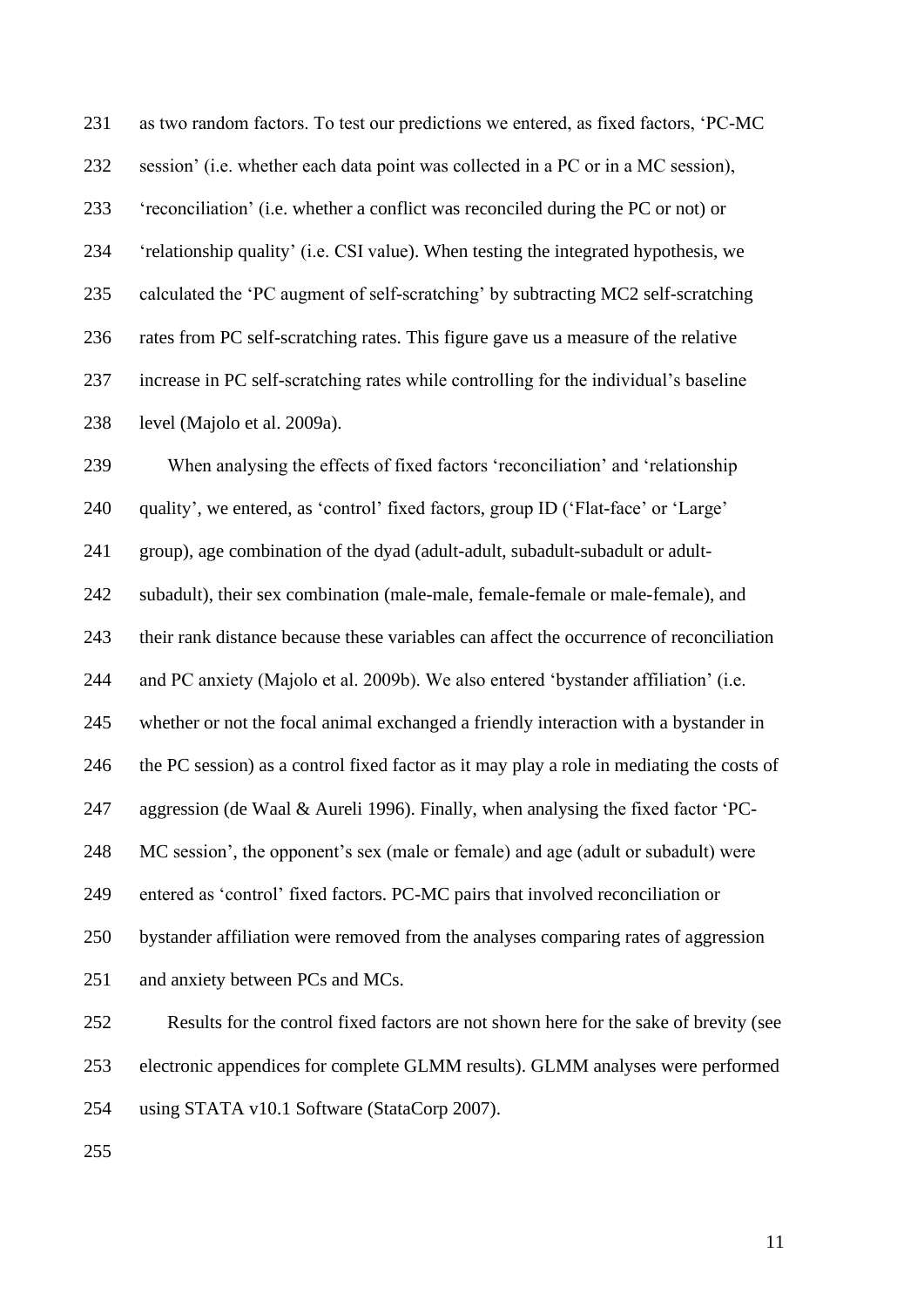#### 256 **Results**

257 The occurrence of reconciliation in our study groups were confirmed using the 'PC-

258 MC method'. There was a significantly higher proportion of 'attracted' pairs (98%)

- 259 than 'dispersed' pairs (2%; Wilcoxon:  $z = -7.554$ ,  $p < 0.001$ , N of dyads = 61).
- 260 Moreover, the mean latency to affiliation was significantly shorter in the PC (mean  $\pm$
- 261 SE = 62.66s  $\pm$  8.88) than the MC sessions (mean  $\pm$  SE = 276.93s  $\pm$  8.15) ( $\beta$   $\pm$  SE =

262 214.28 ± 11.82, 95% CIs = 191.12 – 237.44, z = 18.14, N = 61, p < 0.001; Appendix

263 1). A survival curve (Fig 1) showed that reconciliation was most likely to occur in the

264 first two minutes after a conflict. Therefore, we ran the analyses on a five minutes PC 265 time window to fully investigate the consequences of aggression before and after the

266 occurrence of reconciliation.

267

268 a) The costs of aggression

269 In support of our first prediction, the mean rate of opponent aggression received by

270 the victim was significantly higher in the PCs than in the MCs ( $\beta \pm SE = -0.01 \pm$ 

271 0.004, 95% CIs =  $-0.02 - 0.002$ , z =  $-2.35$ , N = 99, p < 0.05; Table 2, Appendix 2).

272 Moreover, there was no significant difference in the mean rate of opponent aggression

273 received by the aggressor between the PCs and the MCs ( $β \pm SE = -0.004 \pm 0.004$ ,

274 95% CIs =  $-0.01 - 0.004$ , z =  $-0.99$ , N = 100, p = 0.324; Table 2, Appendix 3).

275 The mean rate of bystander aggression received by the victim was significantly

276 higher in the PCs compared to MCs  $(8 \pm SE = -0.02 \pm 0.006, 95\% \text{ Cls} = -0.04 - 0.01,$ 

277  $z = -4.37$ ,  $N = 99$ ,  $p < 0.001$ ; Table 2, Appendix 4). Moreover, we found no

278 significant difference in the mean rate of bystander aggression received by the

279 aggressor between PCs and MCs  $(\beta \pm SE = -0.004 \pm 0.005, 95\% \text{ Cls} = -0.01 - 0.007,$ 

280  $z = -0.72$ ,  $N = 100$ ,  $p = 0.473$ ; Table 2, Appendix 5).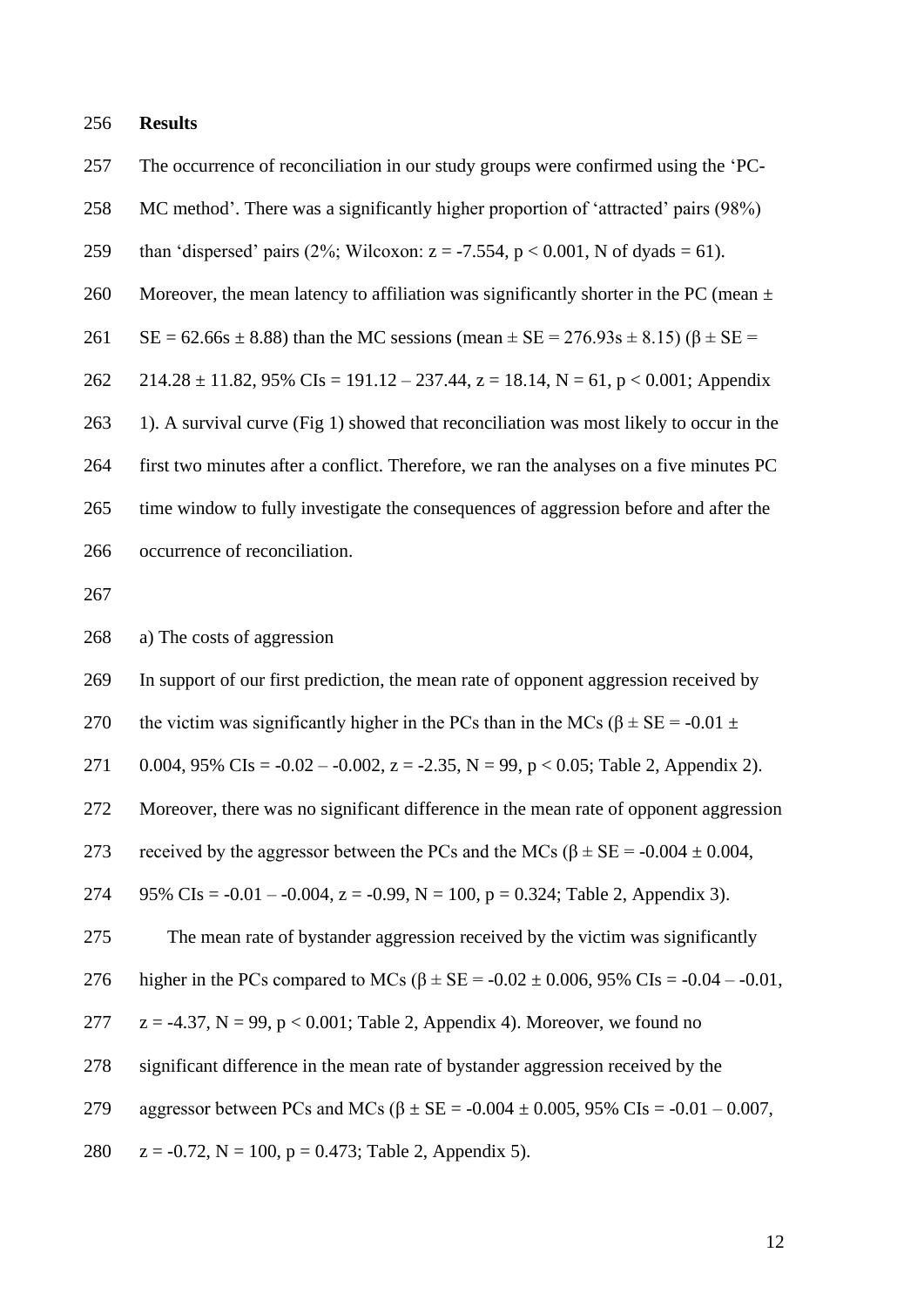| 281 | The victim's mean rate of self-scratching was significantly higher in the PCs                    |
|-----|--------------------------------------------------------------------------------------------------|
| 282 | compared to MCs ( $\beta \pm SE = -0.04 \pm 0.02$ , 95% CIs = -0.08 - -0.01, z = -2.38, N = 99,  |
| 283 | $p < 0.05$ ; Table 2, Appendix 6). Moreover, there was no significant difference                 |
| 284 | between the PC and MC mean rate of self-scratching for the aggressor ( $\beta \pm SE = -0.03$ )  |
| 285 | $\pm$ 0.03, 95% CIs = -0.08 – 0.03, z = -1.01, N = 100, p = 0.315; Table 2, Appendix 7).         |
| 286 |                                                                                                  |
| 287 | b) The role of reconciliation in reducing the costs of aggression                                |
| 288 | In contrast to our second prediction, the mean rate of PC opponent aggression                    |
| 289 | received by the victim was significantly higher following reconciled conflicts                   |
| 290 | compared to non-reconciled conflicts ( $\beta \pm SE = 0.13 \pm 0.04$ , 95% CIs = 0.05 – 0.20, z |
| 291 | $=$ 3.36, N = 410, p < 0.01; Table 2, Appendix 8). There was no significant difference           |
| 292 | in the rate of PC bystander aggression received by the victim following reconciled or            |
| 293 | non-reconciled conflicts ( $\beta$ ± SE = -0.01 ± 0.07, 95% CIs = -0.14 – 0.12, z = -0.14, N     |
| 294 | $= 190$ , $p = 0.889$ ; Table 2, Appendix 9). In support of our second prediction, the           |
| 295 | victim's mean rate of PC self-scratching was significantly lower following reconciled            |
| 296 | conflicts compared to non-reconciled conflicts ( $\beta \pm SE = -0.07 \pm 0.04$ , 95% CIs = -   |
| 297 | $0.15 - 0.004$ , $z = -2.06$ , $N = 190$ , $p < 0.05$ ; Table 2, Appendix 10).                   |
| 298 | In support of our second prediction, there was no significant difference in the rate             |
| 299 | of PC opponent or bystander aggression received by the aggressor following                       |
| 300 | reconciled or non-reconciled conflicts (opponent aggression: $\beta \pm SE = 0.47 \pm 0.02$ ,    |
| 301 | 95% CIs = $-0.001 - 0.10$ , $z = 1.92$ , N = 410, p = 0.055; Table 2, Appendix 11,               |
| 302 | bystander aggression: $\beta \pm SE = -0.06 \pm 0.04$ , 95% CIs = -0.15 - 0.02, z = -1.40, N =   |
| 303 | 220, $p = 0.161$ ; Table 2, Appendix 12). Moreover, there was no significant difference          |
| 304 | in the aggressor's mean rate of PC self-scratching following reconciled or non-                  |
|     |                                                                                                  |

305 reconciled conflicts  $(\beta \pm SE = -0.07 \pm 0.04, 95\% \text{ CIs} = -0.15 - -0.007, z = -1.79, N =$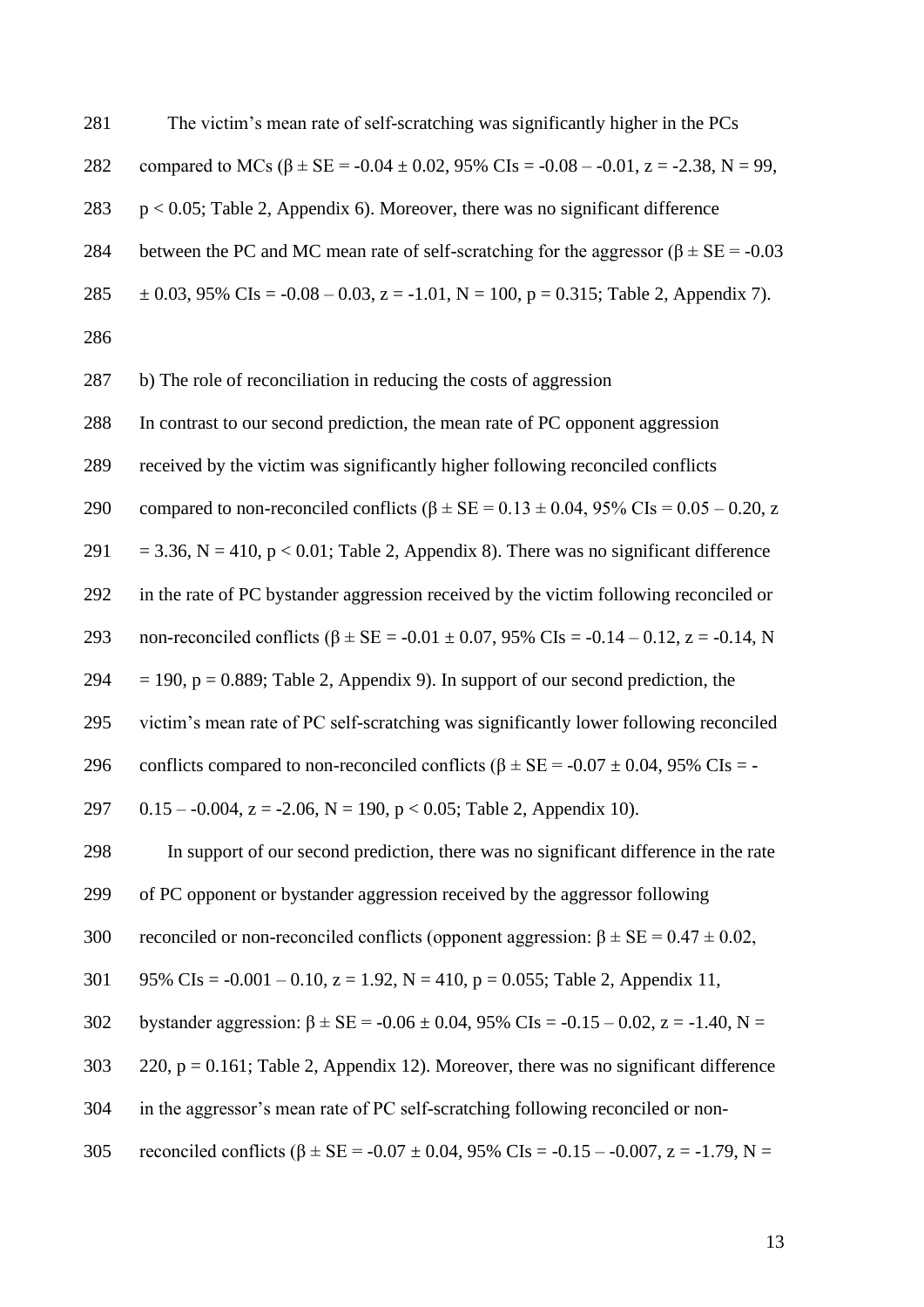| 306 | 220, $p = 0.073$ ; Table 2, Appendix 13). The non-significant effect of reconciliation on       |
|-----|-------------------------------------------------------------------------------------------------|
| 307 | aggression and anxiety in the aggressor confirmed the view that a conflict is not costly        |
| 308 | for the aggressor (see above).                                                                  |
| 309 |                                                                                                 |
| 310 | c) Relationship quality and post-conflict behaviour                                             |
| 311 | Supporting the 'integrated hypothesis', reconciliation was more likely to occur                 |
| 312 | following conflicts between opponents that shared a high quality relationship (i.e.             |
| 313 | high value of their CSI) compared to those with a low quality relationship ( $\beta \pm SE$ =   |
| 314 | $0.30 \pm 0.10$ , 95% CIs = 0.11 – 0.49, z = 3.07, N = 414, p < 0.01; Fig 2, Appendix 14).      |
| 315 | Finally, there was no significant main effect of relationship quality on the 'PC                |
| 316 | augment of self-scratching' of the victim ( $\beta \pm SE = -0.01 \pm 0.01$ , 95% CIs = -0.03 – |
| 317 | 0.007, z = -1.25, N = 110, p = 0.212; Appendix 15) or the aggressor ( $\beta$ ± SE = -0.006     |
| 318 | $\pm$ 0.01, 95% CIs = -0.03 – 0.02, z = -0.45, N = 121, p = 0.651; Appendix 16).                |
| 319 |                                                                                                 |
| 320 | <b>Discussion</b>                                                                               |

 We showed that aggression is costly (in terms of renewed aggression and anxiety) for the victim but not for the aggressor of a conflict. Our results provided partial support for the predictions of the 'integrated hypothesis' in the victim, as reconciliation reduced PC anxiety but not aggression. Moreover, reconciliation was more likely to occur after conflicts between monkeys with a stronger social bond, as predicted by the 'integrated hypothesis', but relationship quality did not mediate emotional response in non-reconciled conflicts.

 Our study supports the view that, for the victim of aggression, the PC period represents a time of high risk and uncertainty (Aureli 1997; Kutsukake & Castles 2001). Receiving renewed aggression from the former opponent can be a consequence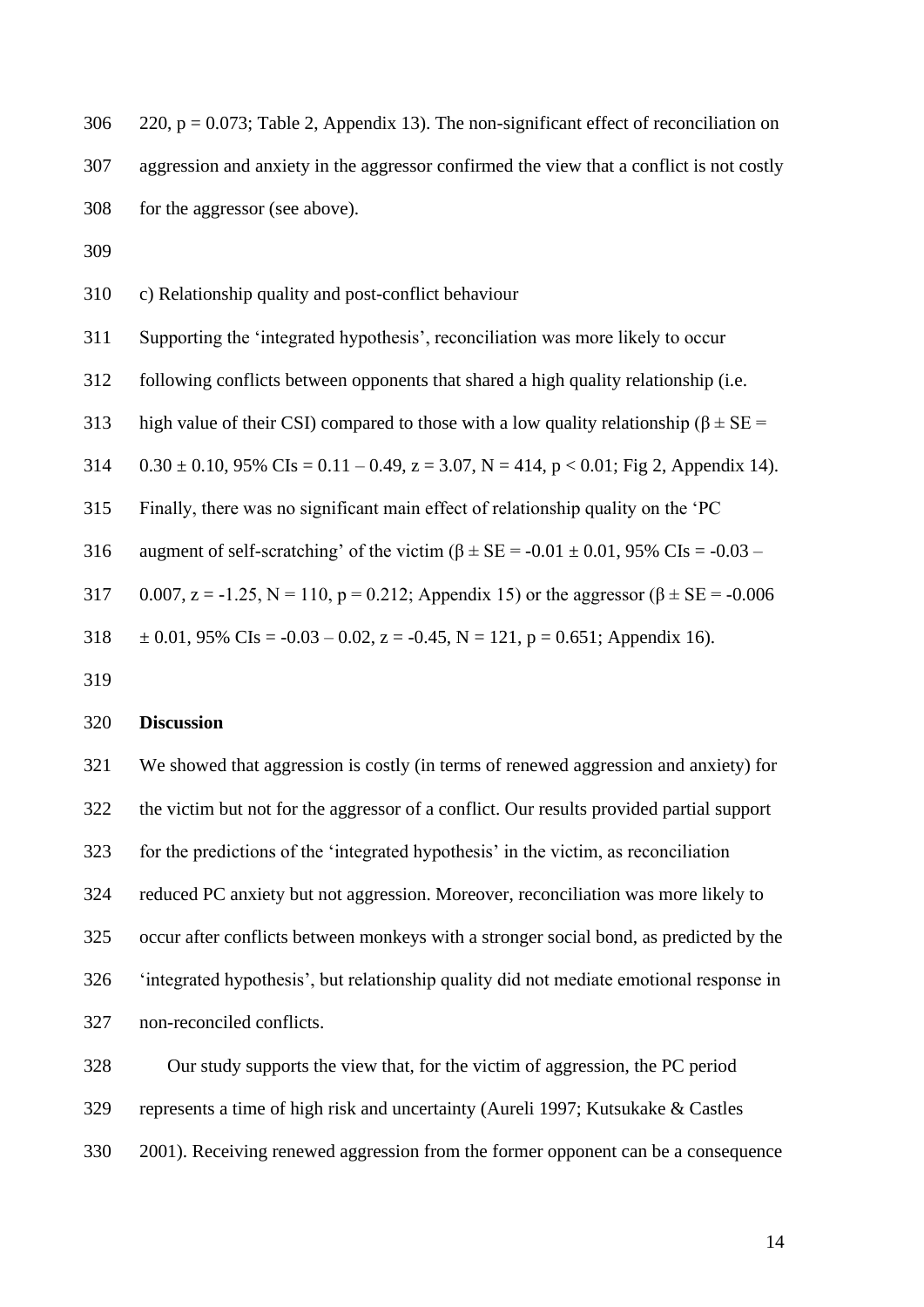of the reduced tolerance and disruption of the social relationship elicited by the conflict (Aureli & van Schaik 1991a; Cords 1992; Wittig & Boesch 2005). Moreover, bystander aggression to the victim of a conflict may be an opportunistic strategy adopted by bystanders to strengthen their social bond with the former aggressor (Johnstone & Dugatkin 2000) or to establish, or confirm their dominance over the former victim as explained by the 'loser effect' (the increased chance of winning a fight against a previously defeated individual; Chase 1974; Hsu et al. 2006). Elevated anxiety in the PC period may be related to the risk of aggression from the former aggressor or a bystander (Aureli & van Schaik 1991b; Kutsukake & Castles 2001). The absence of observed PC aggression received by the aggressor in the current study may explain why the aggressor does not show elevated anxiety in the aftermath of a conflict.

 The anxiety level of the victim was significantly reduced when a conflict was reconciled, a finding that supports the calming effect of reconciliation as predicted by the 'integrated hypothesis' (Aureli & van Schaik 1991b; Das et al. 1998). However, in contrast to previous studies (Aureli & van Schaik 1991a; Das et al. 1998), we found that the risk of opponent aggression was higher for the victim in reconciled compared to non-reconciled conflicts. Moreover, there was no evidence that reconciliation reduced the victim's risk of receiving aggression from bystanders. These results are congruent with what has been recently found in a study on captive Barbary macaques (Patzelt et al. 2009). In support of the 'integrated hypothesis', these results suggest that reconciliation functions to reduce anxiety in the victim despite the fact that reconciliation is positively associated with receiving PC aggression. The results of the current study highlight that the damage caused to the social relationship of the opponents, and not the risk of renewed aggression, is likely to be the main factor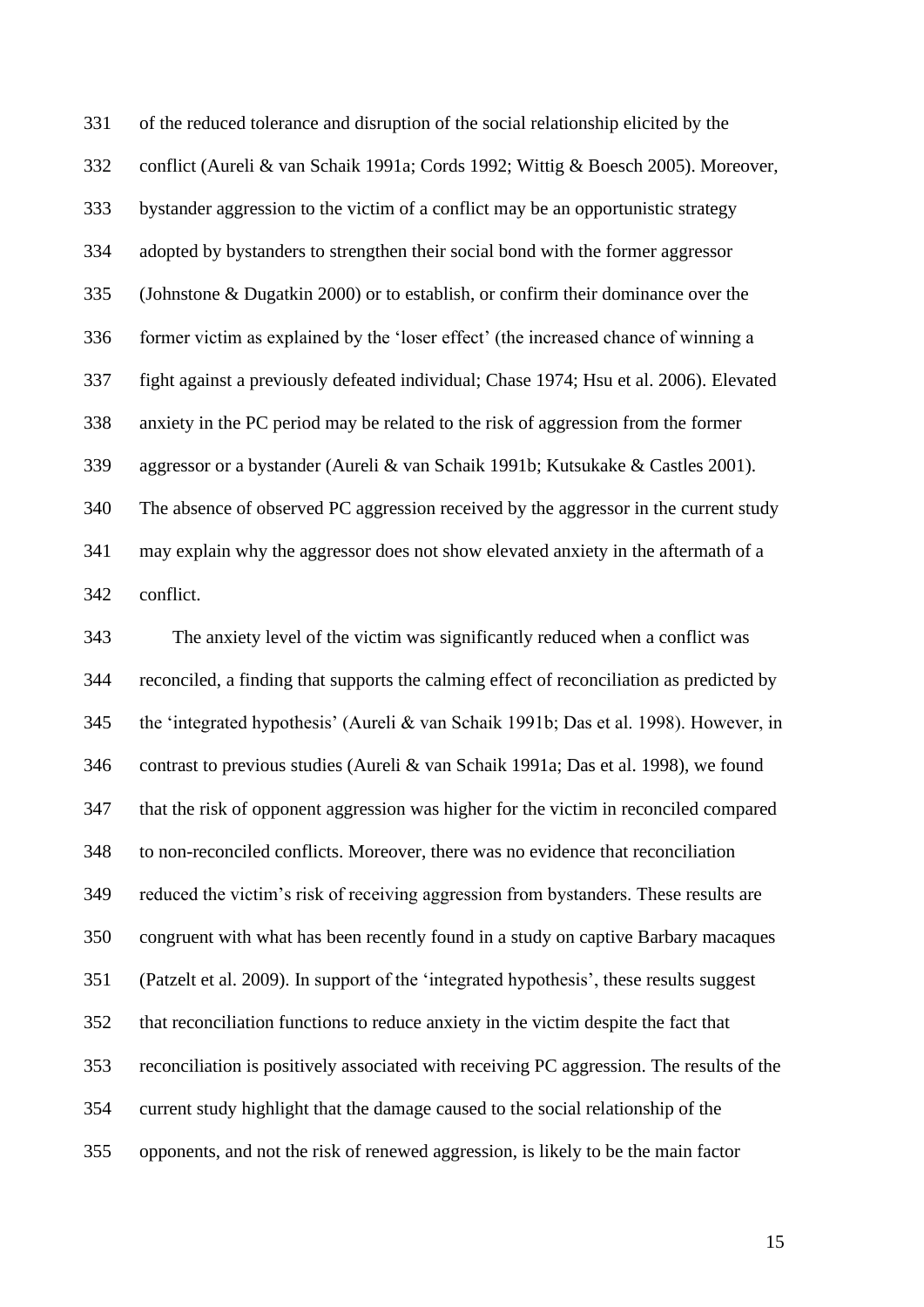causing elevated PC anxiety in the victim. Together with its calming effect, reconciliation functions to repair relationships as relationship quality between opponents was an important predictor of reconciliation in Barbary macaques. It is important to note that this result is consistent with what has been found in other species (Kappeler & van Schaik 1992; Koski et al. 2007; Majolo et al. 2009b), although we used a CSI to measure relationship quality and not grooming alone. Incorporating multiple, potentially inter-correlated variables into a CSI might inflate the absolute values calculated from the index. However, such potential inflation should not affect the magnitude of the differences in relationship quality between individuals. Moreover, a CSI gives a more comprehensive measure of relationship quality than a single behaviour (e.g. grooming).

 If PC anxiety is the result of the damage caused by the conflict to the social relationship of the opponents, the 'integrated hypothesis' predicts that damage to high quality relationships would elicit a stronger anxious response compared to damaged low quality relationships (Aureli 1997). However, in the current study PC anxiety was not affected by relationship quality. One explanation for this might be that reconciliation occurs earlier between opponents who share a high quality relationship than between opponents with a low quality relationship (Koski et al. 2007; Majolo et al. 2009b). Therefore, if this was the case, PC self-scratching data would involve a shorter 'uncertainty' time window (i.e. the time from the end of aggression to the onset of reconciliation) for opponents in dyads that share high quality relationships. Therefore, the shorter 'uncertainty' time window for opponents in high quality relationships may counter-balance their expected stronger anxious response as predicted by the 'integrated hypothesis'.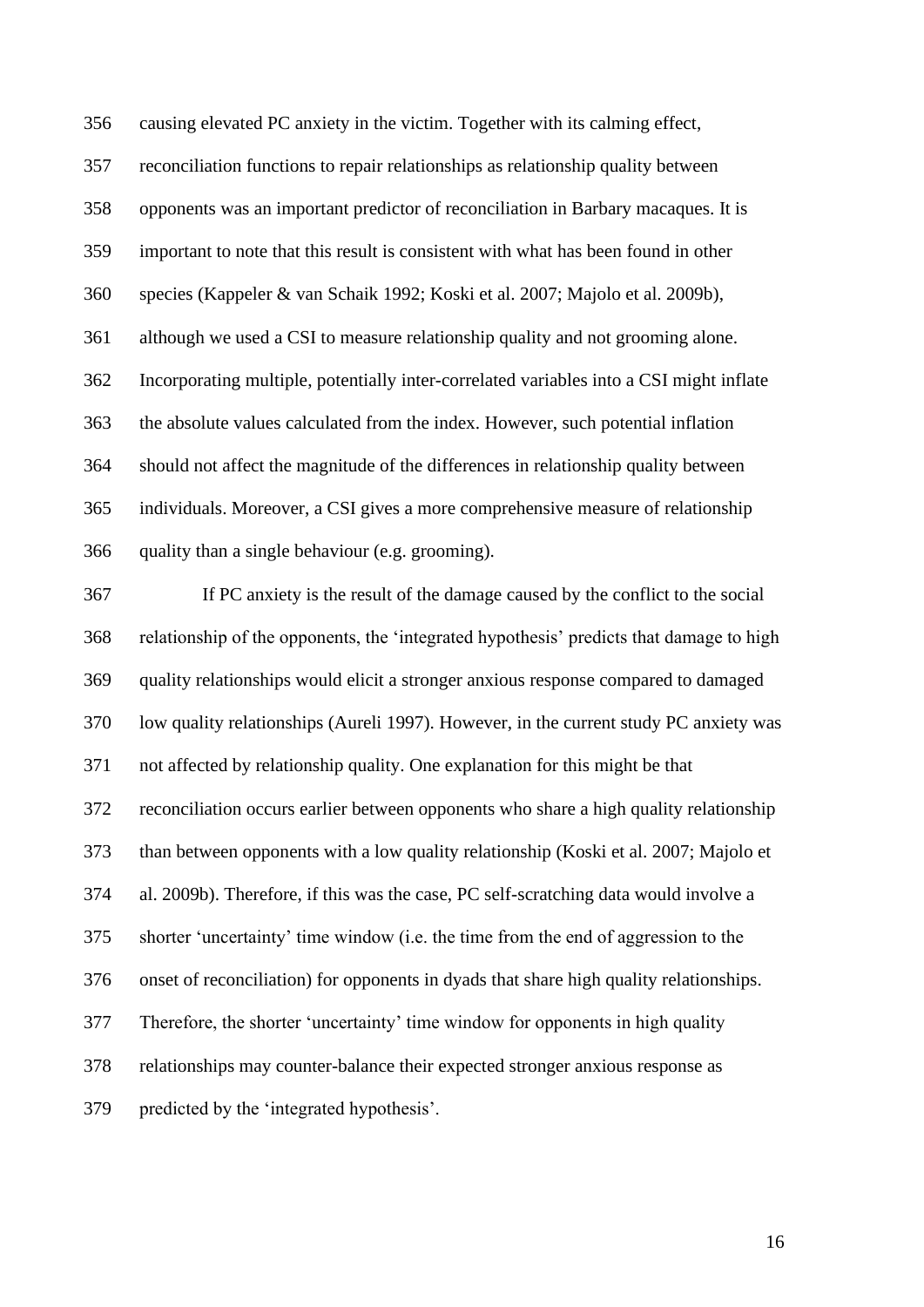Our findings, together with previous studies of conflict resolution, highlight the importance of analysing PC behaviour and its associated costs independently for the victim and aggressor. An important factor that may help explain why victims and aggressors experience differential costs of aggression could be the difference in value each opponent attributes to their social relationship. Social relationships are often asymmetric due to differences in resource-holding potential and dominance between the two members of a dyad (Cords & Aureli 2000). For example, Japanese macaques show large differences in both the type and frequency of friendly behaviour exchanged within a dyad (Majolo et al. 2010). In general, dominant individuals are more valuable than subordinates in terms of tolerance and agonistic support for example (van Schaik & Aureli 2000). Therefore, the cost of damaging a social relationship with a dominant social partner is likely to be higher than with a subordinate social partner. As a result, the uncertainty (i.e self-scratching) after a conflict is likely to be higher for the victim than the aggressor, as observed in this and other studies (Cooper et al. 2007; Koski et al. 2007; Schino et al. 2007). Moreover, the diverse costs of aggression experienced by the former opponents may drive an individual's social tactics and subsequent PC behaviour differently. For example, victims of aggression who experience an increase in anxiety in the PC period may be less able to reconcile (Majolo et al. 2009a) and this may have negative consequences on their social relationships. It is interesting to observe such a different PC emotional response and risk of aggression between the aggressor and victim in Barbary macaques. This species is considered relatively 'tolerant' according to Thierry's grading system (Thierry 2000), characterised by a high frequency of counter- aggression, which should lead to a similar response to aggression in both opponents. Our results contrast with this picture, probably due to the low frequency of counter-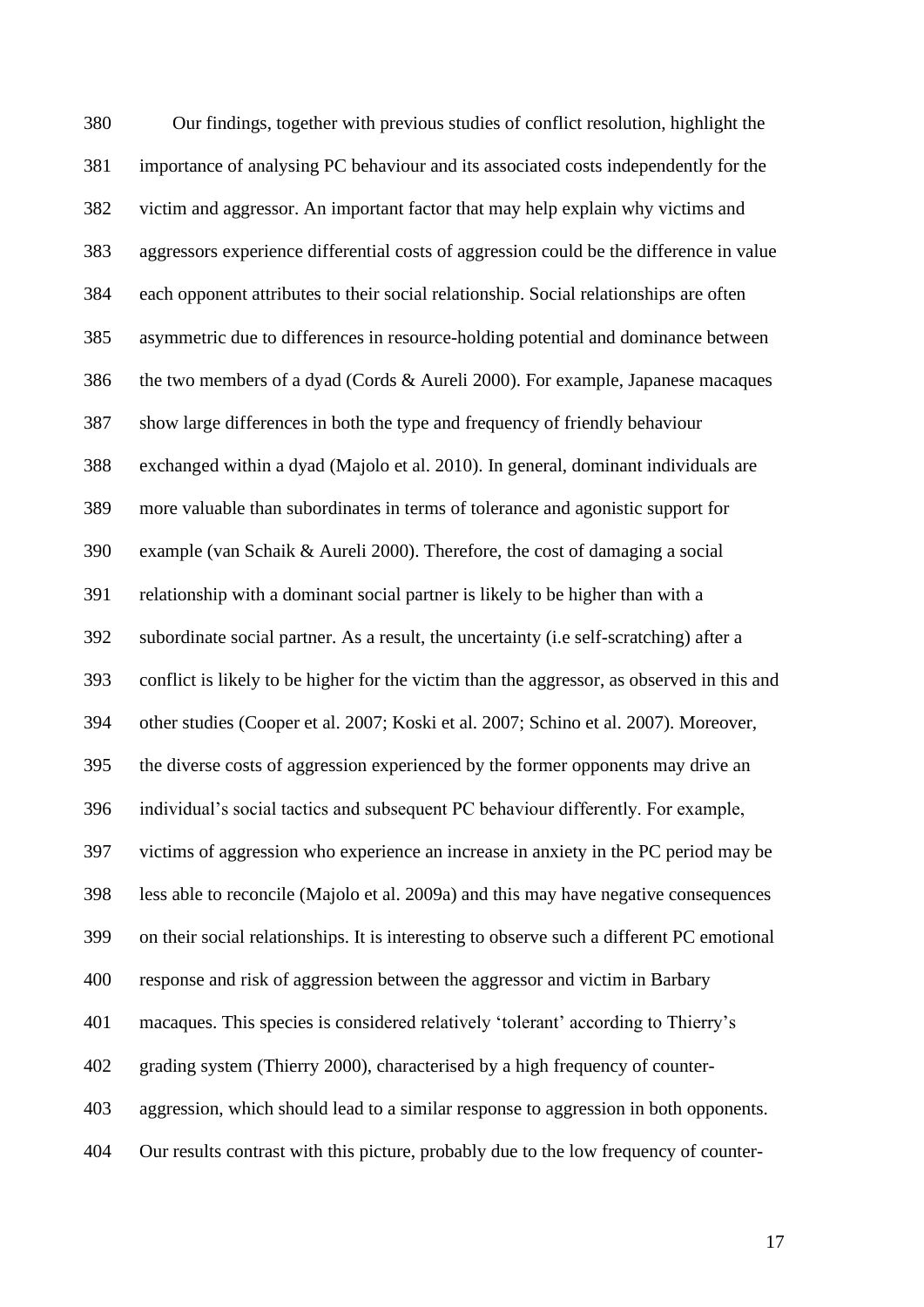aggression observed in our study (i.e. 4% of conflicts; Table 1), and stress the importance of independently analysing the behaviour of the victim and aggressor. The importance of asymmetry in shaping social relationships and the costs of aggression is likely to have a significant impact on the post-conflict tactics used by the opponents. In order to directly compare the asymmetric PC costs for the opponents, data should be collected simultaneously from both the victim and aggressor. Most importantly, if there are indeed asymmetries in the costs of damaging relationships to the victim and aggressor, it would be useful to provide a measure of the relative value an individual poses on their social relationship. For example, calculating an index of relationship quality which controls for the number and quality of additional/alternative relationships an opponent holds in their group, would shed important light on the asymmetric costs of damaging a social relationship through aggression. Our study on wild Barbary macaques evidences some clear similarities with the PC behaviour of captive con-specifics (Aureli 1997; Patzelt et al. 2009), but demonstrates differences in the pattern of aggression and the costs of aggression experienced by the victim and aggressor. In conclusion, our study was the first comprehensive test of the 'integrated hypothesis' in a wild macaque species. Our study stresses the role of asymmetry in shaping social relationships and highlights the importance of analysing PC behaviour independently for the victim and aggressor of a conflict.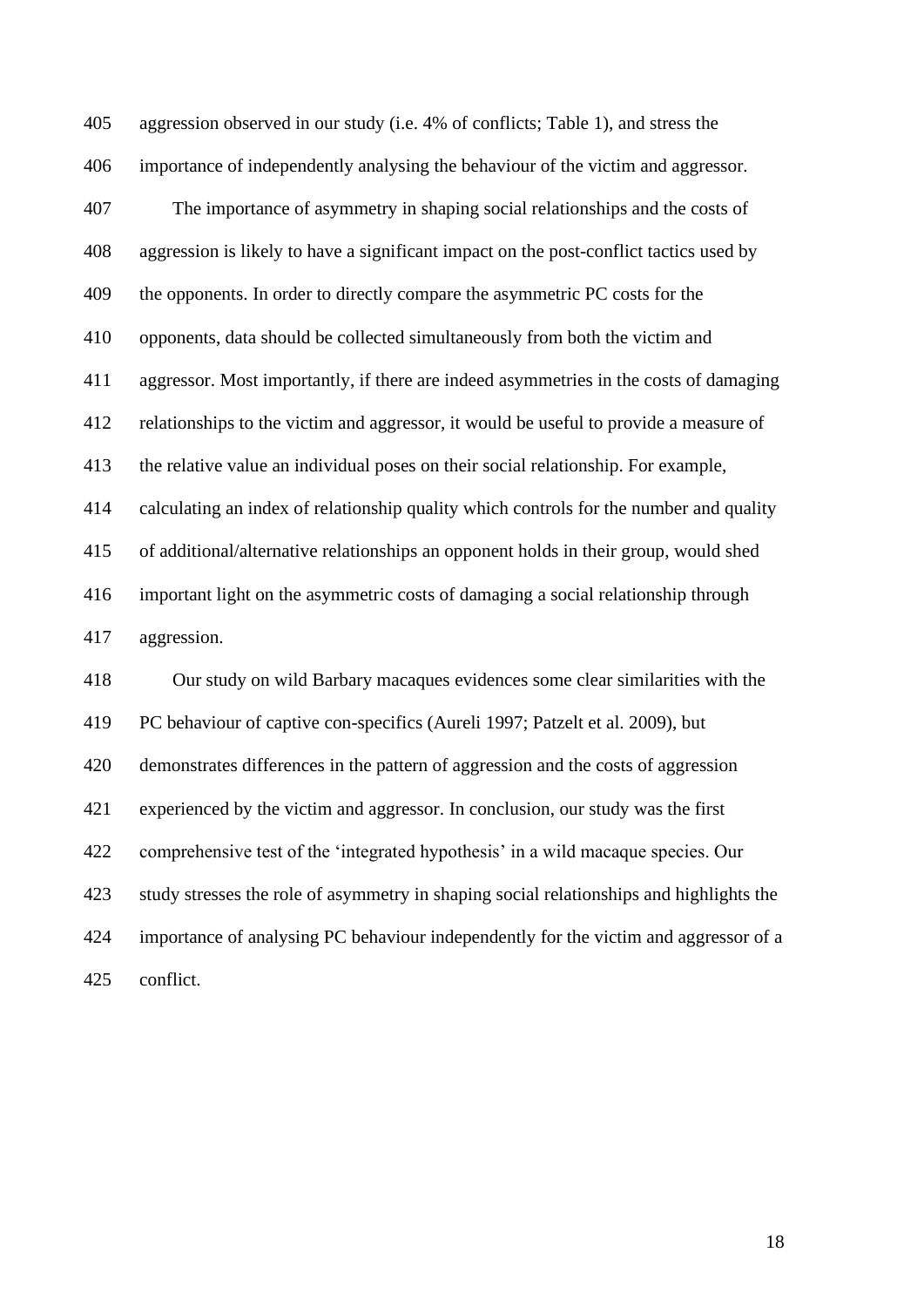# **Acknowledgements**

- The authors are grateful to Professor Mohammed Qarro (Ecole Nationale Forestière
- d'Ingénieurs, Morocco) for his support in the field and to the Haut Commissariat des
- Eaux et Forêts of Morocco for research permission. We would also like to thank Chris
- Young, Laëtitia Maréchal, Pawel Fedurek and Paolo Piedimonte for assistance in the
- field. This study complies with Moroccan and UK regulations regarding the ethical
- treatment of research subjects.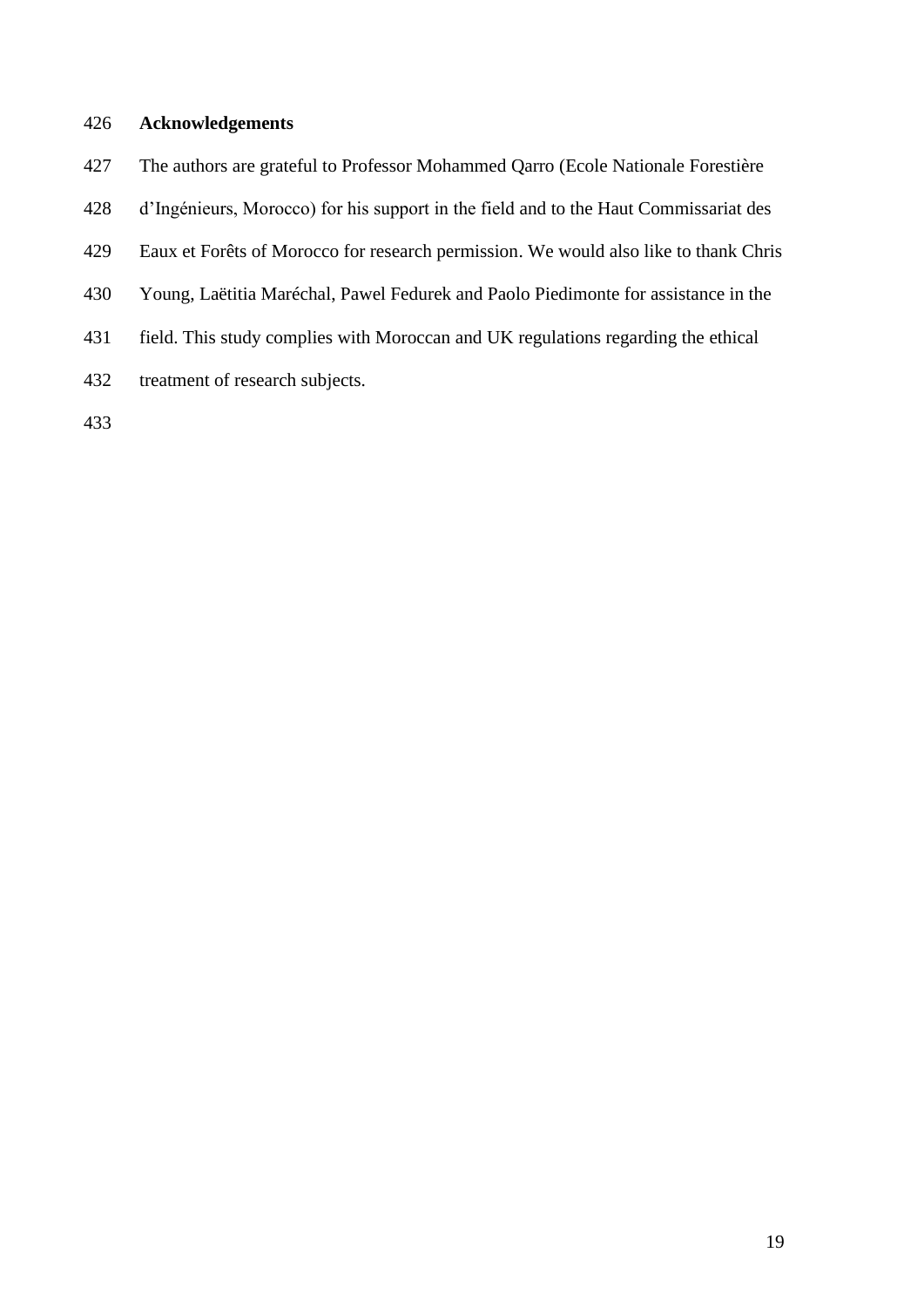## **Literature Cited**

- Aureli, F. 1997: Post-conflict anxiety in nonhuman primates: The mediating role of
- emotion in conflict resolution. Aggressive Behavior **23**, 5, 315-328.
- Aureli, F., Cords, M. & Van Schaik, C. P. 2002: Conflict resolution following
- aggression in gregarious animals: A predictive framework. Animal Behaviour **64**, 3, 325-343.
- Aureli, F. & van Schaik, C. P. 1991a: Post-conflict behaviour in long-tailed macaques (*Macaca fascicularis*) I. the social events. Ethology **89**, 2, 89-100.
- Aureli, F. & van Schaik, C. P. 1991b: Post-conflict behaviour in long-tailed macaques
- (*Macaca fascicularis*) II. coping with the uncertainty. Ethology **89**, 2, 101-114.
- Call, J. 1999: The effect of inter-opponent distance on the occurrence of reconciliation
- in stumptail (*Macaca arctoides*) and rhesus macaques (*Macaca mulatta*).
- Primates **40**, 3, 515-523.
- Castles, D. L. & Whiten, A. 1998: Post-conflict behaviour of wild olive baboons. II.

stress and self-directed behaviour. Ethology **104**, 2, 148-160.

- Chase, I. D. 1974: Models of hierarchy formation in animal societies. Behavioral Science **19**, 6, 374-382.
- Cooper, M. A., Aureli, F. & Singh, M. 2007: Sex differences in reconciliation and post-conflict anxiety in bonnet macaques. Ethology **113**, 1, 26-38.
- Cords, M. 1993: On operationally defining reconciliation. American Journal of Primatology **29**, 255-255.
- Cords, M. 1992: Post-conflict reunions and reconciliation in long-tailed macaques. Animal Behaviour **44**, 1, 57-61.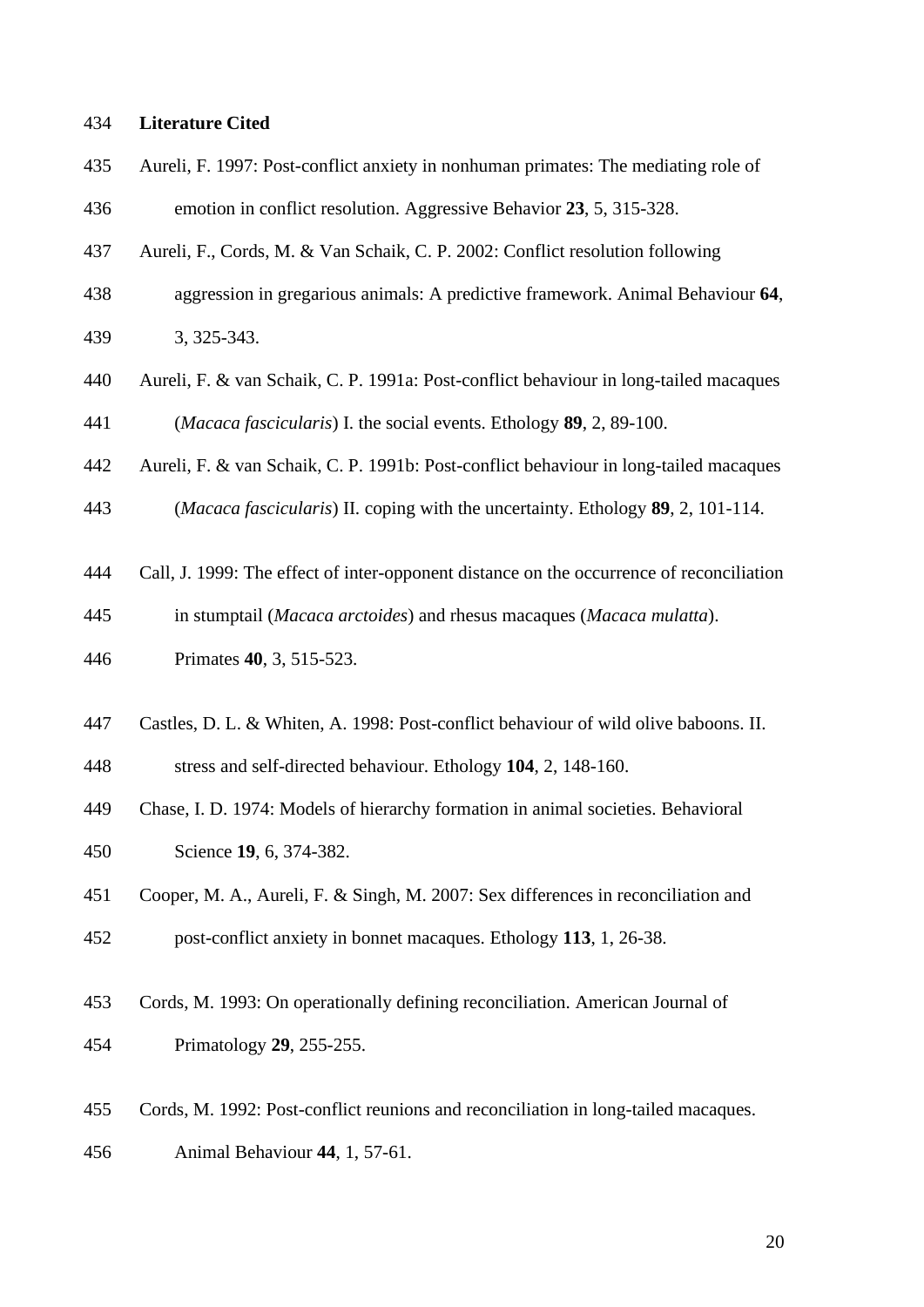- Cords, M. & Aureli, F. 2000: Reconciliation and relationship qualities. In: Natural
- conflict resolution (Aureli, F. & de Waal, F. B. M., eds). University of California Press, Berkeley, pp. 177-198.
- Das, M., Penke, Z. & van Hooff, J. A. 1998: Postconflict affiliation and stress-related
- behavior of long-tailed macaque aggressors. International Journal of Primatology
- **19**, 1, 53-71.
- de Waal, F. B. M. 1986: The integration of dominance and social bonding in primates. Quarterly Review of Biology **61**, 4, 459-479.
- de Waal, F. B. M. & Aureli, F. 1996: Consolation, reconciliation, and a possible
- cognitive difference between macaques and chimpanzees. In: Reaching into
- thought: The minds of the great apes (Russon, A. E., Bard, K. A. & Parker, S. T.,

eds). Cambridge University Press, Cambridge, pp. 80-110.

- de Waal, F. B. M. & Aureli, F. 1997: Conflict resolution and distress alleviation in
- monkeys and apes. In: The integrative neurobiology of affiliation (Carter, C. S.,
- Lederhendler, I. & Kirkpatrick, B., eds). New York Academy of Sciences, pp.
- 317-328.
- de Waal, F. B. M. & Yoshihara, D. 1983: Reconciliation and redirected affection in rhesus monkeys. Behaviour **85**, 224-241.
- Fraser, O. N., Schino, G. & Aureli, F. 2008 : Components of relationship quality in chimpanzees. Ethology **114**, 9, 834-843.
- Hesler, N. & Fischer, J. 2008: Gestural communication in Barbary macaques (*Macaca*
- *sylvanus*): An overview. In: The Gestural Communication of Apes and Monkeys
- (Call, J. & Tomasello, M., eds). Lawrence Erlbaum Associates, New Jersey, pp.
- 159-195.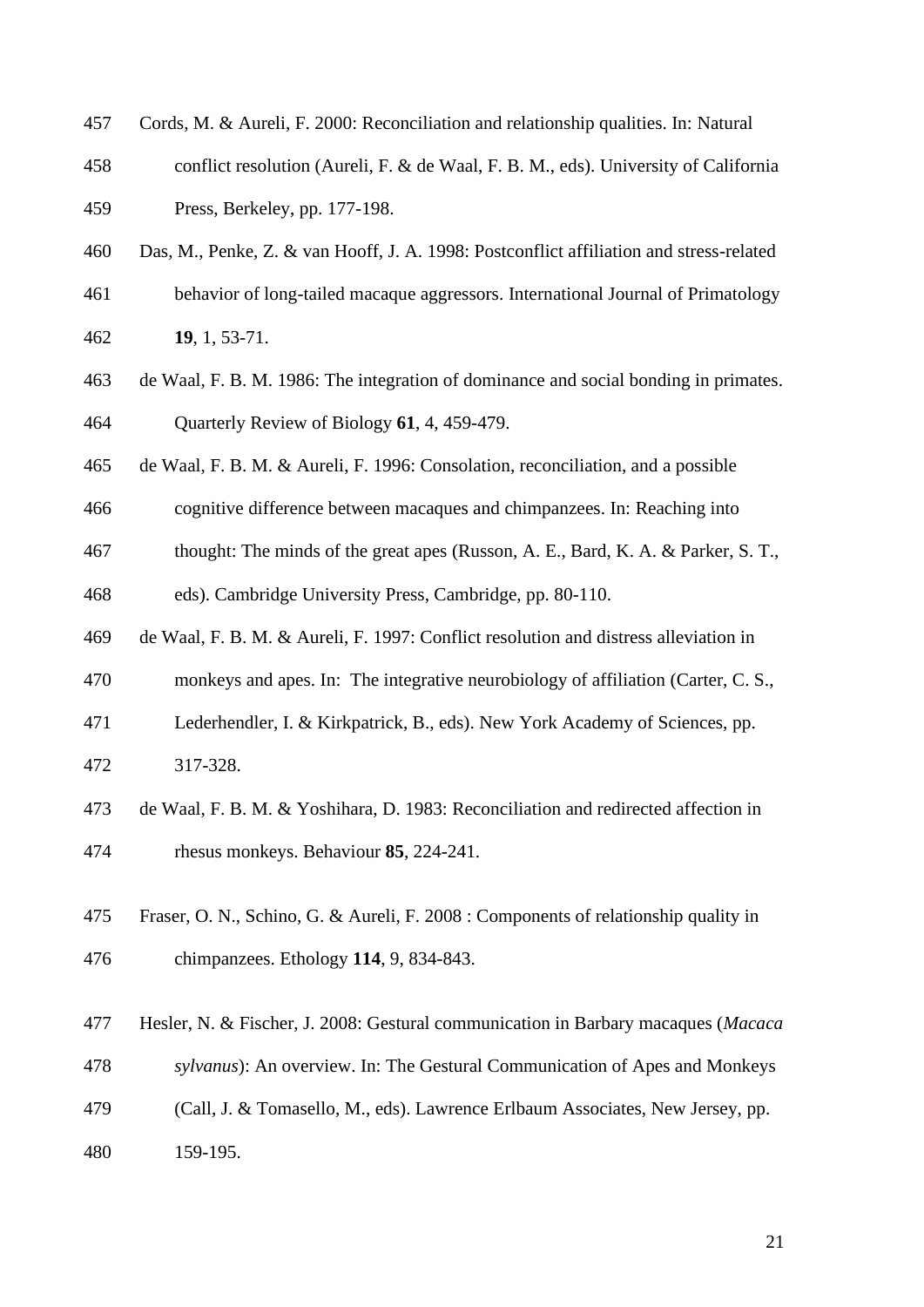- Hofer, H. & East, M. L. 2000: Conflict management in female-dominated spotted
- hyenas. In: Natural conflict resolution (Aureli, F. & de Waal, F. B. M., eds).
- University of California Press, Berkeley, pp. 232-234.
- Hsu, Y., Earley, R. L. & Wolf, L. L. 2006: Modulation of aggressive behaviour by
- fighting experience: Mechanisms and contest outcomes. Biological Reviews **810**, 1, 33-74.
- Johnstone, R. A. & Dugatkin, L. A. 2000: Coalition formation in animals and the
- nature of winner and loser effects. Proceedings of the Royal Society B:
- Biological Sciences **267**, 1438, 17-21.
- Kappeler, P. M. & Van Schaik, C. P. 1992: Methodological and evolutionary aspects of reconciliation among primates. Ethology **92**, 1, 51-69.
- Koski, S. E., Koops, K. & Sterck, E. H. M. 2007: Reconciliation, relationship quality,
- and postconflict anxiety: Testing the integrated hypothesis in captive
- chimpanzees. American Journal of Primatology **69**, 2, 158-172.
- Koyama, N. F. 2001: The long-term effects of reconciliation in Japanese macaques
- (*Macaca fuscata*). Ethology **107**, 11, 975-987.
- Kutsukake, N. & Castles, D. L. 2001: Reconciliation and variation in post-conflict
- stress in Japanese macaques (*Macaca fuscata fuscata*): Testing the integrated
- hypothesis. Animal Cognition **4**, 3, 259-268.
- Maestripieri, D., Schino, G., Aureli, F. & Troisi, A. 1992: A modest proposal:
- Displacement activities as an indicator of emotions in primates. Animal
- Behaviour **44**, 5, 967-979.
- Majolo, B., Ventura, R. & Koyama, N. F. 2009a: Anxiety level predicts post-conflict
- behaviour in wild Japanese macaques (*Macaca fuscata yakui*). Ethology **115**, 10,
- 986-995.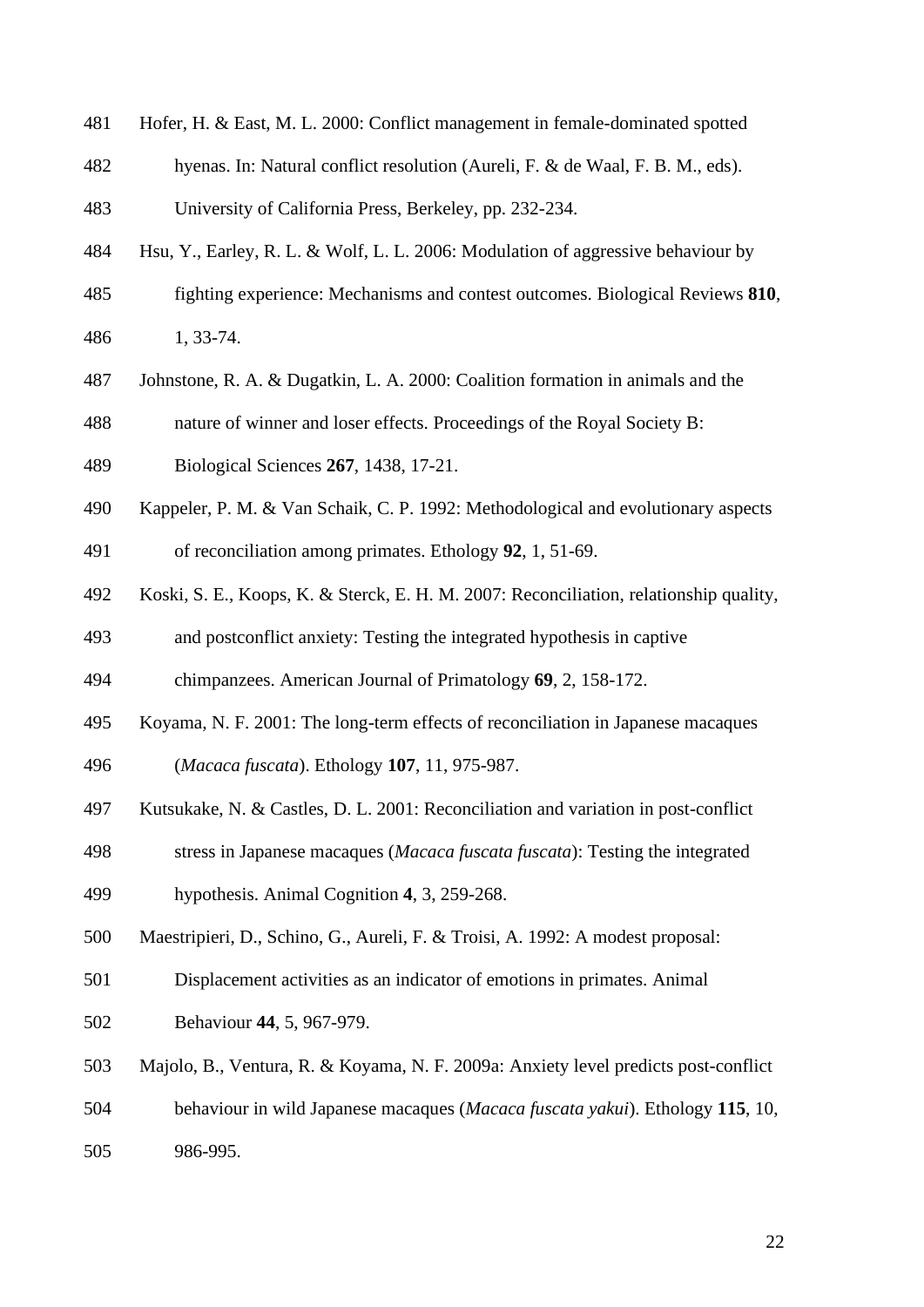- Majolo, B., Ventura, R. & Koyama, N. F. 2009b: A statistical modelling approach to
- the occurrence and timing of reconciliation in wild Japanese macaques. Ethology **155**, 2, 152-166.
- Majolo, B., Ventura, R. & Schino, G. 2010: Asymmetry and dimensions of
- relationship quality in the Japanese macaque (*Macaca fuscata yakui*).
- International Journal of Primatology **31**, 5, 736-750.
- Patzelt, A., Pirow, R. & Fischer, J. 2009: Post-conflict affiliation in Barbary macaques
- is influenced by conflict characteristics and relationship quality, but does not
- diminish short-term renewed aggression. Ethology **115**, 7, 658-670.
- Pinheiro, J. C. & Bates, D. M. 2000: Mixed effects models in sand S-PLUS, 1st edn.
- Springer-Verlag, New York.
- Samuels, A. & Flaherty, C. 2000: Peaceful conflict resolution in the sea. In: Natural
- conflict resolution (Aureli, F. & de Waal, F. B. M., eds). University of California
- Press, Berkeley, pp. 229–231
- Schino, G., Perretta, G., Taglioni, A. M., Monaco, V. & Troisi, A. 1996: Primate
- displacement activities as an ethopharmacological model of anxiety. Anxiety **2**, 186-191.
- Schino, G., Rosati, L., Geminiani, S. & Aureli, F. 2007: Post-conflict anxiety in
- Japanese macaques (*Macaca fuscata*): Aggressor's and victim's perspectives. Ethology 113, 11, 1081-1088.
- Silk, J. B., Beehner, J. C., Bergman, T. J., Crockford, C., Engh, A. L., Moscovice, L.
- R., et al. 2010: Female chacma baboons form strong, equitable, and enduring social bonds. Behavioral Ecology and Sociobiology, **64**, 1733–1747.
- Silk, J. B., Alberts, S. C. & Altmann, J. 2003: Social bonds of female baboons
- enhance infant survival. Science **302**, 5648, 1231-1234.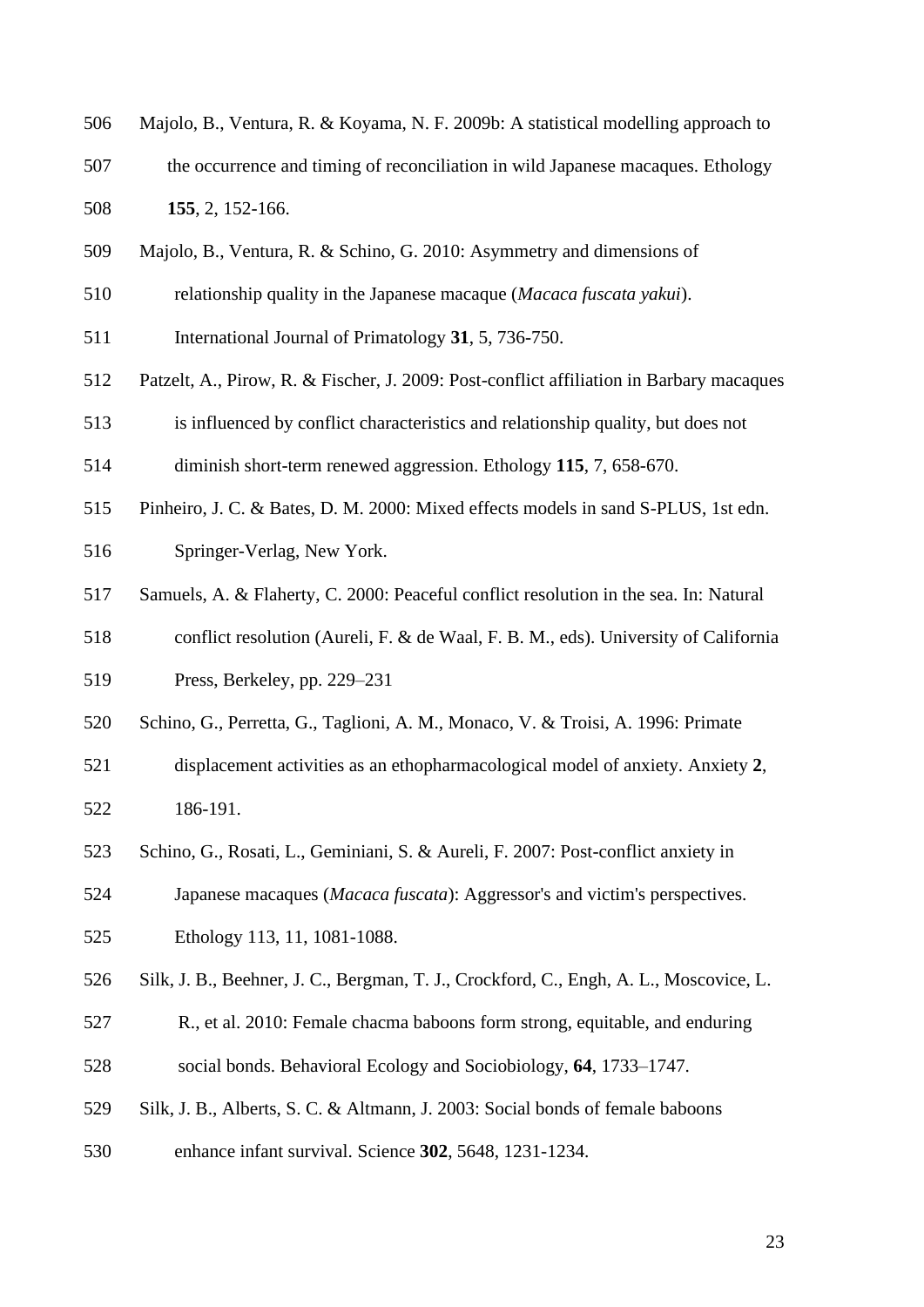StataCorp. 2007: Stata statistical software: Release 10. College Station, TX: Stata Press.

| <b>Example 2000: Covariation of conflict management patterns across macaquer</b> |  |  |
|----------------------------------------------------------------------------------|--|--|
|                                                                                  |  |  |

- species. In: Natural conflict resolution (Aureli, F. & de Waal, F. B. M., eds).
- University of California Press, Berkeley, pp. 106-128.
- van Schaik, C. P. 1989: The ecology of social relationships amongst female primates.
- In: Comparative socioecology: the behavioural ecology of humans and other
- mammals (van Schaik, C. P., eds). Blackwell, Oxford, pp. 195–218.
- van Schaik, C. P. & Aureli, F. 2000: The natural history of valuable relationships in
- primates. In: Natural conflict resolution (Aureli, F. & de Waal, F. B. M., eds).
- University of California Press, Berkeley, pp. 307–333.
- Veenema, H. C., Das, M. & Aureli, F. 1994: Methodological improvements for the
- study of reconciliation. Behavioural Processes **31**, 1, 29-37.
- Ventura, R., Majolo, B., Schino, G. & Hardie, S. 2005: Differential effects of ambient
- temperature and humidity on allogrooming, self-grooming, and scratching in wild
- Japanese macaques. American Journal of Physical Anthropology **126**, 4, 453-
- 457.
- Wittig, R. M. & Boesch, C. 2005: How to repair relationships reconciliation in wild chimpanzees (*Pan troglodytes*). Ethology **111**, 736-763.
-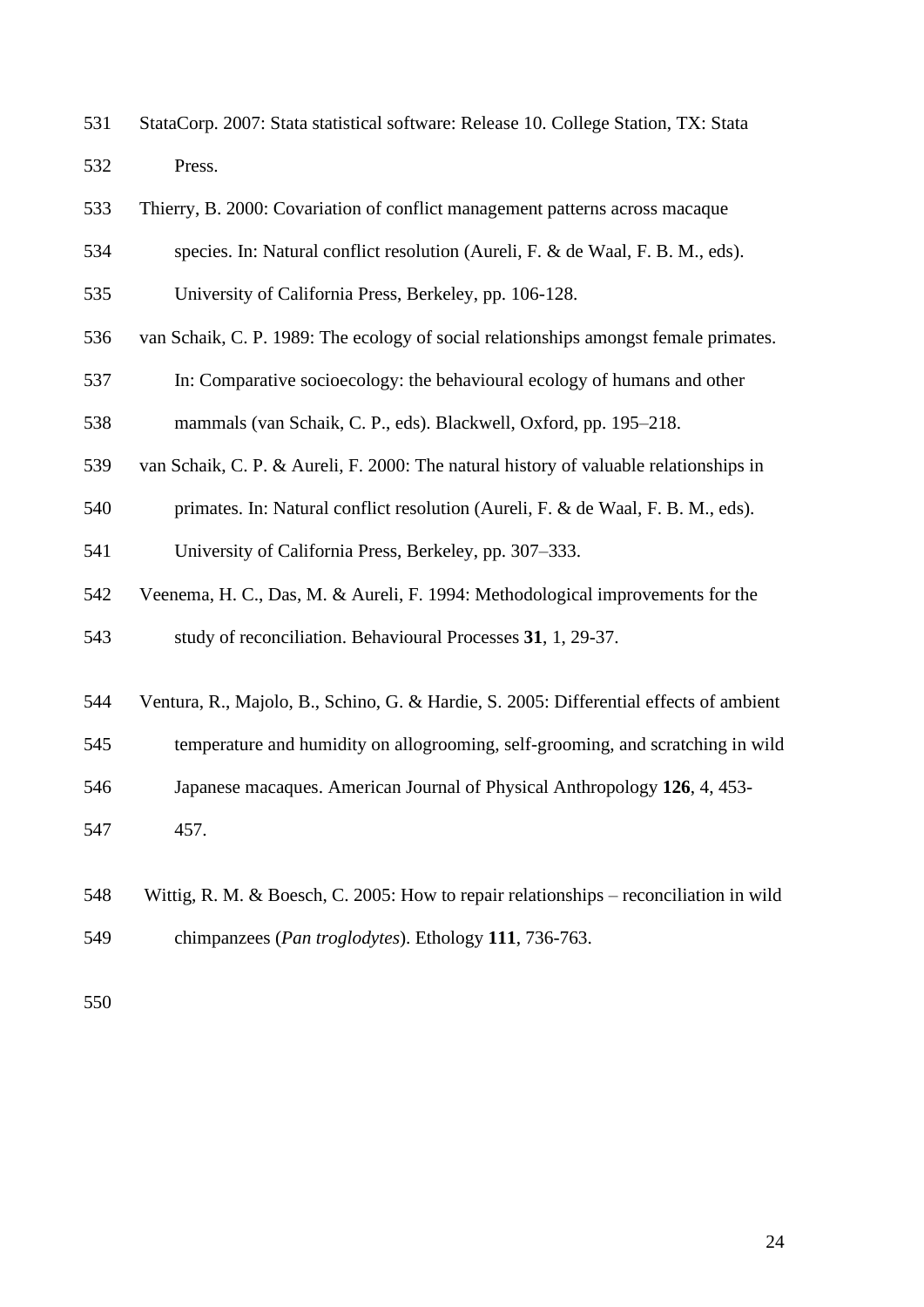- 551 Table 1. Description of variables and number of conflicts collected in the PC-MC
- 552 sessions.

| Category  | <b>Number of conflicts</b>                                                                                                                                               |
|-----------|--------------------------------------------------------------------------------------------------------------------------------------------------------------------------|
| Victim    | 191                                                                                                                                                                      |
| Aggressor | 223                                                                                                                                                                      |
|           |                                                                                                                                                                          |
| Male      | 202                                                                                                                                                                      |
| Female    | 212                                                                                                                                                                      |
|           |                                                                                                                                                                          |
|           | 91                                                                                                                                                                       |
|           | 128                                                                                                                                                                      |
|           | 195                                                                                                                                                                      |
|           | 376                                                                                                                                                                      |
|           | 38                                                                                                                                                                       |
|           |                                                                                                                                                                          |
| Decided   | 392                                                                                                                                                                      |
| Undecided | 22                                                                                                                                                                       |
|           |                                                                                                                                                                          |
|           | 399                                                                                                                                                                      |
|           | 15                                                                                                                                                                       |
|           | 178                                                                                                                                                                      |
|           | 186                                                                                                                                                                      |
|           | 50                                                                                                                                                                       |
|           | 414                                                                                                                                                                      |
|           | Male - Male<br>Female - Female<br>Male - Female<br>Dyadic<br>Polyadic<br>Uni-directional<br>Counter-aggression<br>Threat<br>Lunge or charge<br>Chase, slap, grab or bite |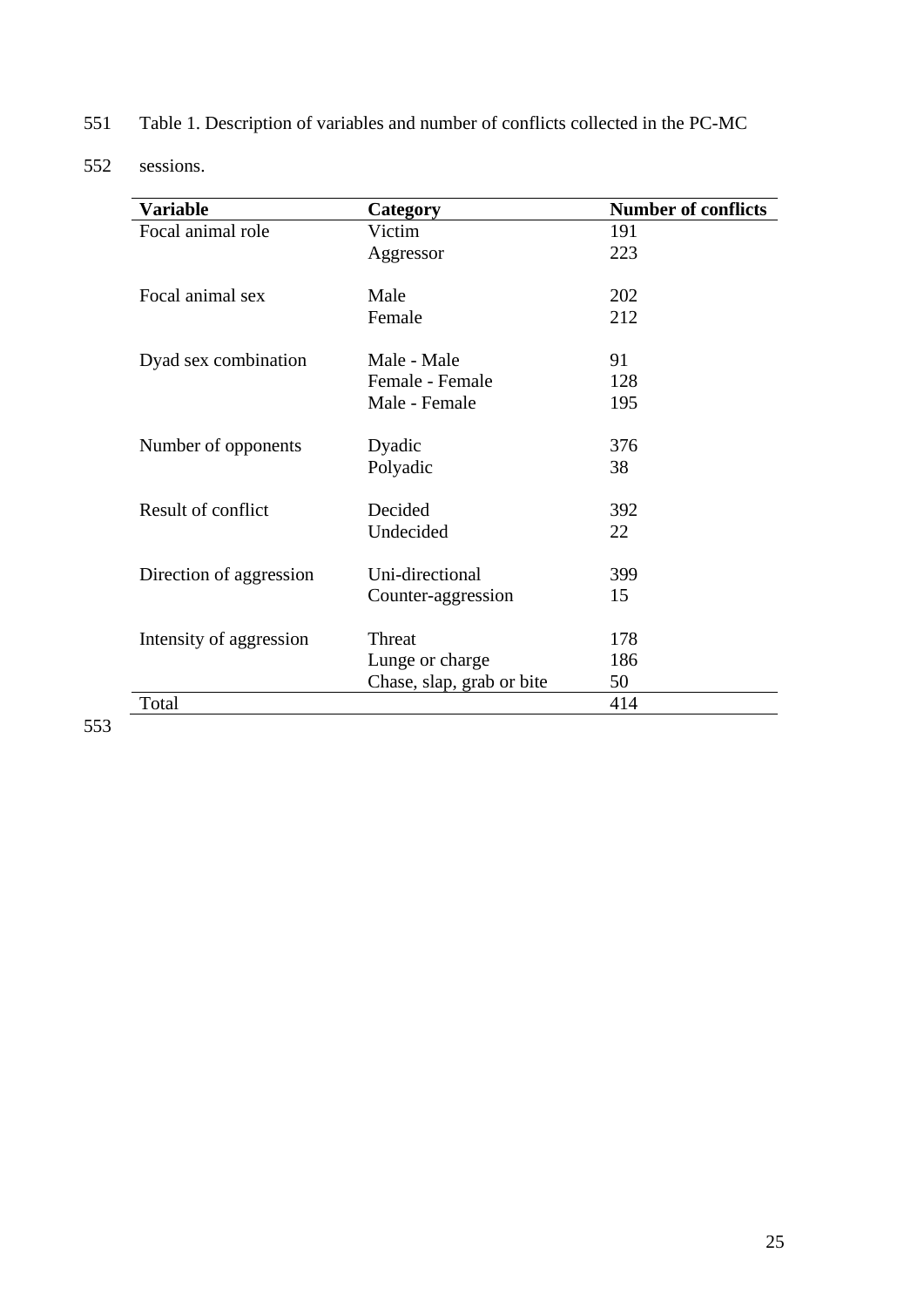554 Table 2. Frequency (mean events/minute ± SE) of opponent or bystander aggression received by, and anxiety level of the focal animal in the PC

| <b>Variable</b>                            | <b>Focal animal</b> | <b>PC</b>                           | <b>MC</b>                              | <b>Reconciled conflict</b>         | Non-reconciled<br>conflict         |
|--------------------------------------------|---------------------|-------------------------------------|----------------------------------------|------------------------------------|------------------------------------|
| Opponent aggression                        | Victim<br>Aggressor | $0.02 \pm 0.01$<br>$0.01 \pm 0.003$ | $0.004 \pm 0.003$<br>$0.005 \pm 0.003$ | $0.19 \pm 0.05$<br>$0.06 \pm 0.03$ | $0.07 \pm 0.01$<br>$0.03 \pm 0.01$ |
| Bystander aggression                       | Victim<br>Aggressor | $0.03 \pm 0.01$<br>$0.01 \pm 0.004$ | $0.004 \pm 0.003$<br>$0.005 \pm 0.003$ | $0.10 \pm 0.05$<br>$0.00 \pm 0.00$ | $0.13 \pm 0.03$<br>$0.07 \pm 0.02$ |
| Anxiety ( <i>i.e.</i> self-<br>scratching) | Victim              | $0.14 \pm 0.02$                     | $0.09 \pm 0.02$                        | $0.07 \pm 0.03$                    | $0.12 \pm 0.01$                    |
|                                            | Aggressor           | $0.18 \pm 0.02$                     | $0.13 \pm 0.02$                        | $0.08 \pm 0.02$                    | $0.15 \pm 0.02$                    |

555 or MC sessions, and in reconciled or non-reconciled conflicts.